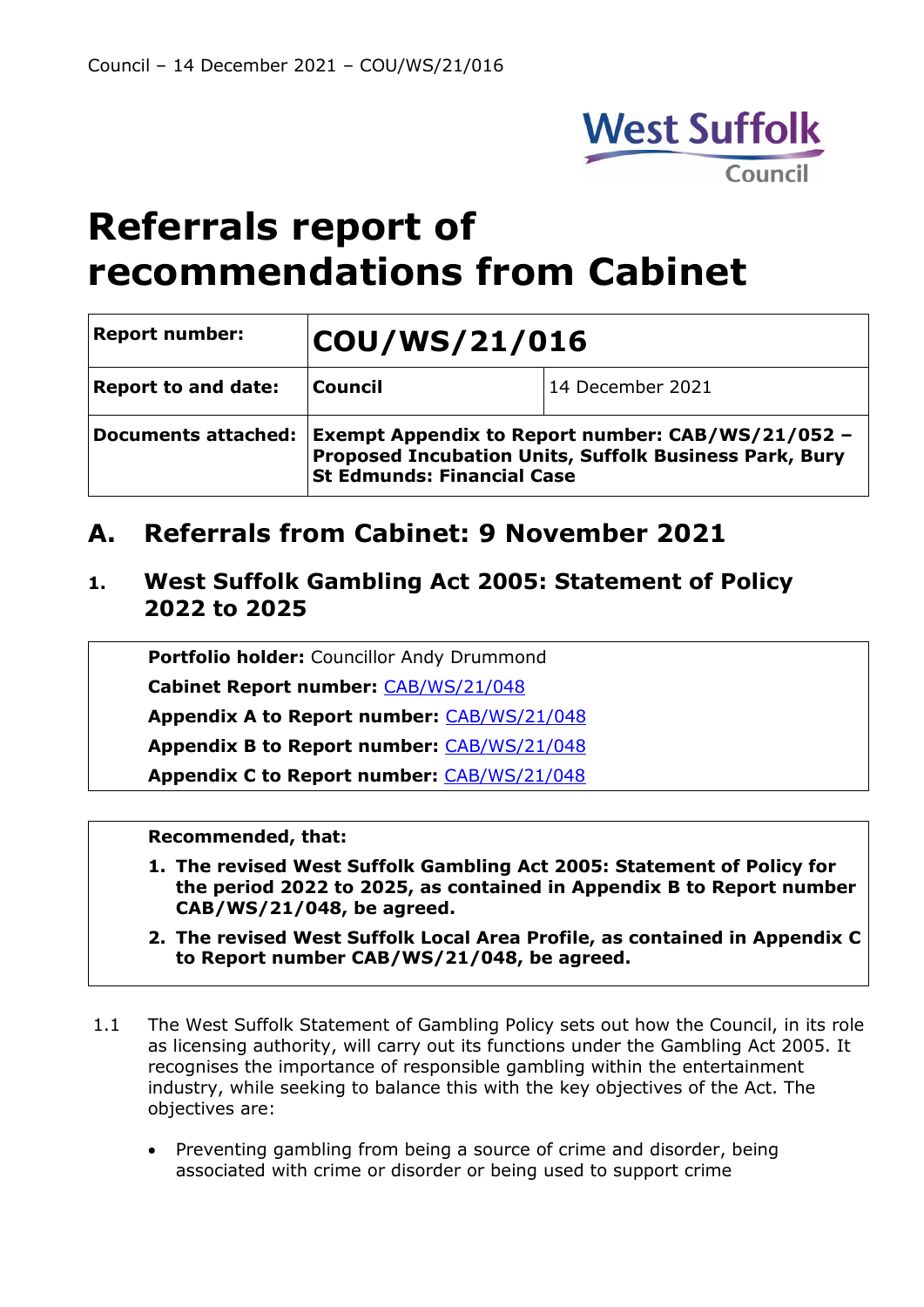- Ensuring that gambling is conducted in a fair and open way
- Protecting children and other vulnerable persons from being harmed or exploited by gambling.
- 1.2 The objective of the statement of policy is to provide a vision for the local area and a statement of intent that guides practice. Licensing authorities must have regard to their statement when carrying out their licensing functions. The statement cannot create new requirements for applicants outside of the Act and cannot override the right of any person to make an application, make representations or seek a review of a licence under the Act. However, it can invite people and operators consider local issues and set out how they can contribute towards positively addressing them.
- 1.3 To this end, the Council has updated the Local Area Profile (LAP). A LAP is an assessment of the key characteristics of West Suffolk in the context of gamblingrelated harm. The information obtained for the assessment helps to provide a better understanding of the types of people that are at risk of being vulnerable to gambling-related harm; where they are located and any current or emerging problems that may increase that risk. The Local Area Profile will help set out our expectations of operators of gambling premises.
- 1.4 A statement of policy typically runs for a period of three years, although there is nothing to prevent the authority from updating more frequently if it wishes to. The current policy expires on 31 January 2022 and a revised version has been consulted on with statutory consultees. This will then require review in 2024 for re-adoption by January 2025.
- 1.5 The policy statement summarises West Suffolk Council's approach to licensing gambling activities. It sets out how the Council exercises its functions in relation to gambling licensing matters under the Gambling Act 2005.
- 1.6 The revised policy that has been subject to consultation, contained minor changes and the consultation has broadly supported these changes. Pre-consultation, the only change to the policy was centred around the statutory reduction of maximum stakes for Fixed Odds Betting Terminals (FOBTs) – which has been reduced from £100 to £2 – and enacted into law in April 2019. Following consultation with stakeholders, one additional alteration was made to update the HM Revenues and Customs contact details.
- 1.7 The Local Area Profile has also been updated. Our approach is based on the possible risk to gambling-related harm, in adherence to the objectives set out in the Act. Some or many of these matters will have been considered and addressed by existing premises.
- 1.8 There is a statutory duty to undertake a consultation to gauge impact and opinion among key stakeholders. This was held between 16 August 2021 and 20 September 2021. In total, two responses were received (please see Appendix A), from Public Health (Suffolk County Council) and HM Revenue and Customs.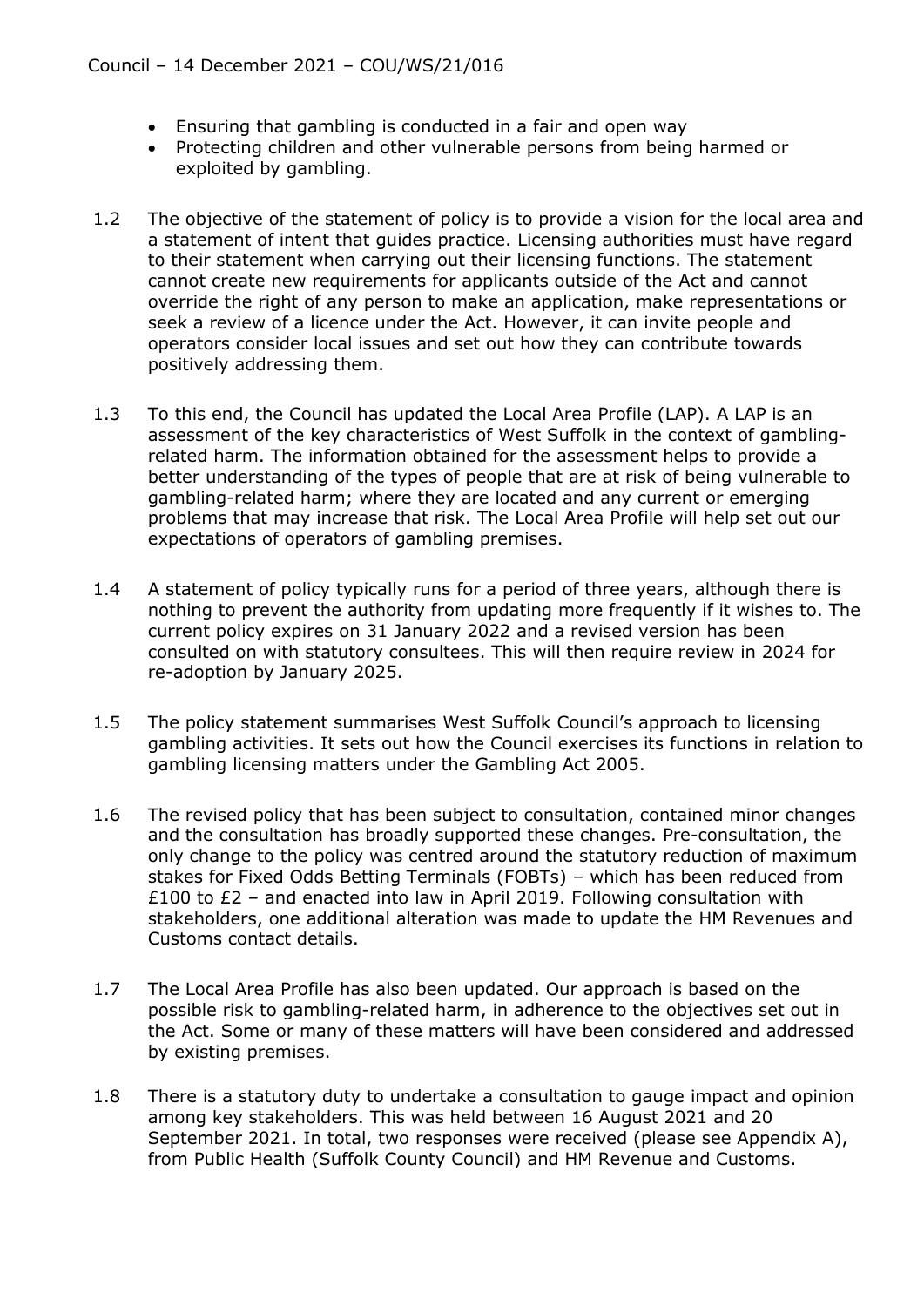1.9 All respondents were able to provide comment on any aspect of the policy statement. Both responses highlighted issues or recommendations in this way. The Council has set out specific responses to each comment and made alterations to the policy statement accordingly where applicable including the addition of a statement that risk assessments should make reference to the Council's area profile which may be compiled with respect to reported gambling related problems in an area (please see Appendix B).

### **2. Council Tax Base for Tax Setting Purposes 2022 to 2023**

**Portfolio holder:** Councillor Sarah Broughton

**Cabinet Report number:** [CAB/WS/21/050](https://democracy.westsuffolk.gov.uk/documents/s41907/CAB.WS.21.050%20Council%20Tax%20Base%20for%20Tax%20Setting%20Purposes%202022-2023.pdf)

**Appendix 1 to Report number:** [CAB/WS/21/050](https://democracy.westsuffolk.gov.uk/documents/s41898/CAB.WS.21.050%20Appendix%201%20-%20West%20Suffolk%20Council%20Tax%20Return%20as%20at%204%20October%202021.pdf)

**Appendix 2 to Report number:** [CAB/WS/21/050](https://democracy.westsuffolk.gov.uk/documents/s41899/CAB.WS.21.050%20Appendix%202%20-%20Distribution%20and%20Tax%20Base%20across%20Valuation%20Bands.pdf)

**Appendix 3 to Report number:** [CAB/WS/21/050](https://democracy.westsuffolk.gov.uk/documents/s41900/CAB.WS.21.050%20Appendix%203%20-%20Council%20Tax%20Base%20for%20Town%20and%20Parish%20Council%20Areas%20in%20West%20Suffolk.pdf)

- **1. The tax base for 2022 to 2023, for the whole of West Suffolk be 57,406.34 equivalent band D dwellings and for each of the predecessor areas be: Forest Heath 19,455.81 and St Edmundsbury 37,950.53, as detailed in paragraph 2.6 of Report number CAB/WS/21/050.**
- **2. The tax base for 2022 to 2023 for the different parts of its area, as defined by parish or special expense area boundaries, be as shown in Appendix 3 of Report number CAB/WS/21/050.**
- **3. The Director (Resources and Property) be given delegated responsibility to make changes to the tax base figures, as a result of any government announcements pertaining to local council tax support or any data updates relating to significant claimant increases, as detailed in paragraph 2.5 of Report number CAB/WS/21/050.**
- 2.1 The council tax base is the total taxable value at a point in time of all the domestic properties in the council's area. It is a yearly calculation and represents the estimated number of chargeable dwellings after allowing for exemptions and discounts, projected changes in the property base and after applying an estimated collection rate.
- 2.2 The total taxable value referred to above is arrived at by each dwelling being placed in one of eight valuation bands  $(A - H)$  by the Valuation Office, with a statutorily set fraction then being applied in order to convert it to a 'band D equivalent' figure. These band D equivalent numbers are then aggregated at a district wide level and are also sub totalled for parishes. This calculation has to be done by the council responsible for sending the bills out and collecting the council tax ('the billing authority'). In two tier areas, district councils fulfil this function.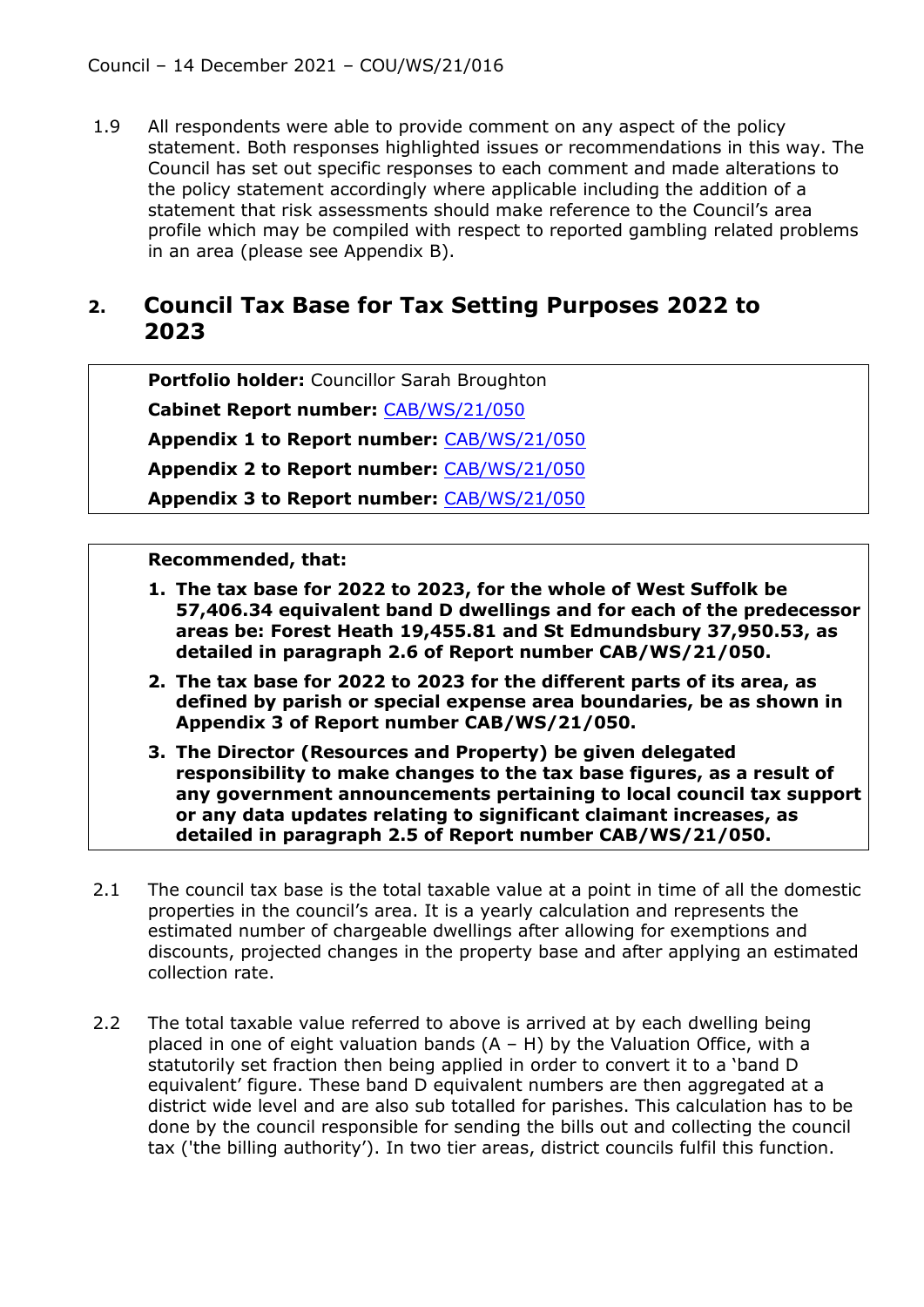- 2.3 The council tax base is used in the calculation of council tax. Each authority divides the total council tax income it needs to meet its budget requirement by the tax base of its area to arrive at its band D council tax. The same fractions referred to in the previous paragraph are then used to work out the council tax for properties in each of the other bands.
- 2.4 Orders have been laid allowing West Suffolk to harmonise the council tax of the former Forest Heath and St Edmundsbury areas over a period not exceeding 7 years. Because of this, it is also necessary to calculate tax base figures for the areas formerly covered by Forest Heath District Council and St Edmundsbury Borough Council (the 'predecessor areas').
- 2.5 The calculation of the tax base for council tax setting purposes consists of three stages:
	- 1. Calculation of the tax base for central government purposes as at 4 October 2021 (MHCLG return – CTB).
	- 2. Calculation of the tax base for council tax setting purposes by adjusting the band D equivalents to reflect changes in the tax base as a result of any technical/Local Council Tax Support scheme changes, projected changes in the property base and predicted collection rates.
	- 3. Analysis of band D equivalents over each of the parish areas in order to determine individual parish council tax bases.
- 2.6 The tax base return 'CTB' is used by central government for data collection and the calculation of New Homes Bonus (see Appendix 1). This return shows the analysis of properties across the eight valuation bands for the following classifications of liability:
	- properties attracting 100 per cent liability
	- properties attracting a premium, such as second homes
	- properties with an entitlement to a discount of 25, 50 or 100 per cent, such as disabled relief
	- properties that are exempt, such as those occupied by United States air force personnel
	- local council tax reduction scheme discounts.
- 2.7 The figures used to make the above calculations are derived from the Valuation List as deposited on 13 September 2021, and as amended to reflect any errors or omissions so far detected in reviewing that list. They are based on the data held on the council tax system at a set point in time – 4 October 2021. The taxbase for this purpose, which is calculated at a West Suffolk level, is 58,261.4.
- 2.8 The band D properties figure as at 4 October 2021 of 58,261.4, as quoted in line 33 of the CTB form, has been updated as at 31 October 2021 to allow for:
	- 1. Any changes to the Local Council Tax Support (LCTS) scheme. The tax base has been set using the current 2021 to 2022 data as, although consultations on some changes are currently taking place, these are about streamlining the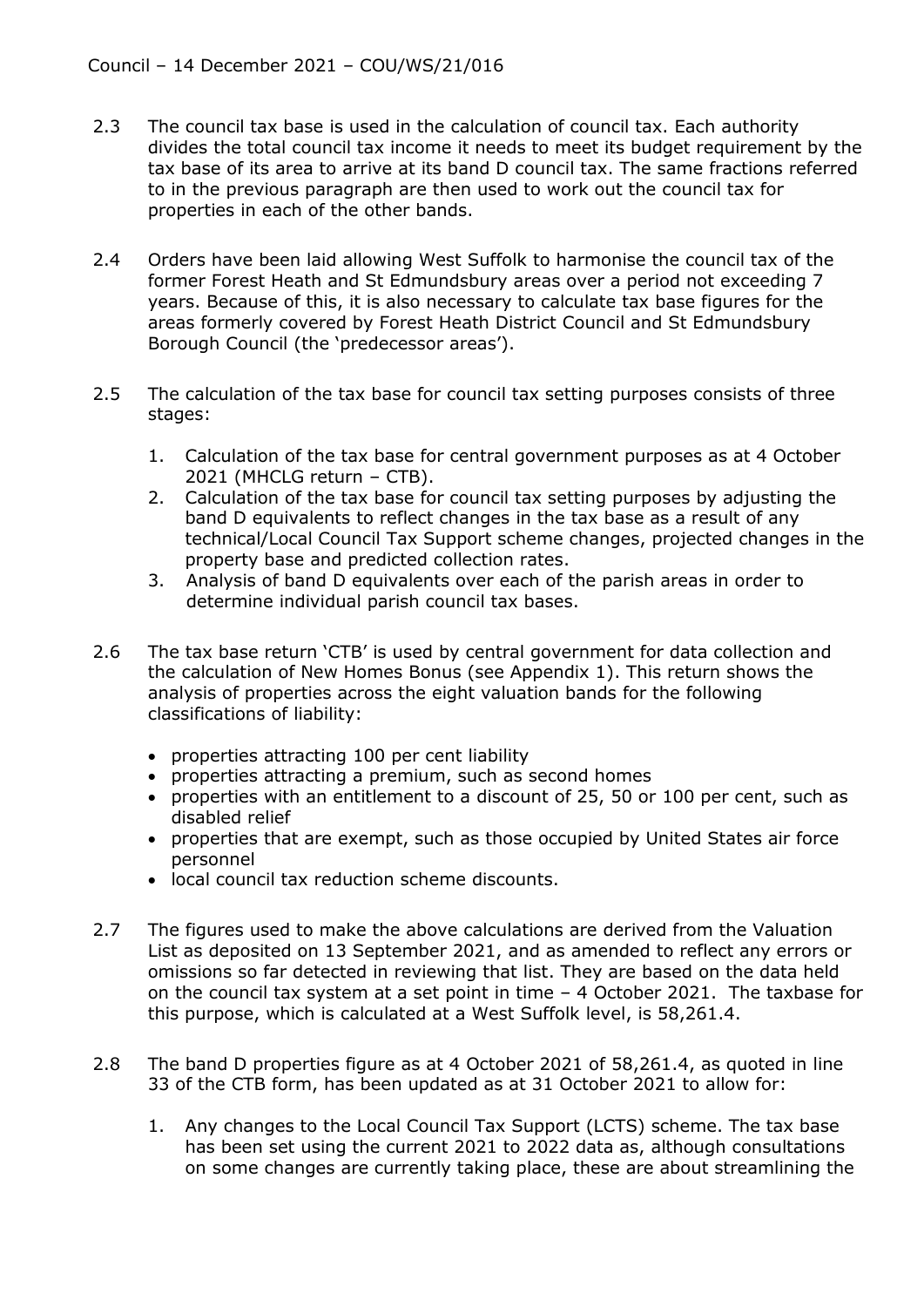customer experience and will not have any significant impact on the LCTS numbers.

- 2. Any technical changes to discounts and exemptions such as empty properties and second homes. There are no plans to change the current scheme for 2022 to 2023.
- 3. Potential growth in the property base during 2022 to 2023 taken from an average of the housing delivery numbers for those sites within the local plan and those that have planning permission, adjusted for an assumed level of discounts/exemptions.
- 4. An allowance for losses in collection, which assumes that the overall collection rate for 2022 to 2023 will be 98%, with the exception of LCTS recipients where the collection rate is assumed to be 83%.
- 5. The forecast impact of COVID-19 on LCTS scheme numbers (see paragraph 2.5 below).
- 2.9 The key assumptions, as outlined above, have been set at a time when the impact of COVID-19 recovery, and the end of the furlough scheme, are difficult to predict. At this stage, very early data (taken from the first two weeks of October) is not indicating any spike in LCTS numbers and, therefore, minimal allowance has been made for any increase in LCTS claimant numbers.

|                                             | 2021 to 2022 | 2022 to 2023 Increase |          |
|---------------------------------------------|--------------|-----------------------|----------|
| <b>Former Forest Heath</b><br>area          | 18,572.56    | 19,455.81             | 883.25   |
| <b>Former St</b><br><b>Edmundsbury area</b> | 36,767.41    | 37,950.53             | 1,183.12 |
| <b>West Suffolk</b>                         | 55,339.97    | 57,406.34             | 2,066.37 |

2.10 The resulting tax base figures for council tax collection purposes, expressed in terms of the number of Band D equivalent properties, have been calculated as shown in the following table:

- 2.11 The table at Appendix 2 shows the actual number of dwellings in each tax band based on the current valuations which are discounted to 1 April 1991 and the percentage in each band. There has been no national revaluation since that date. It also shows the spread of the tax base across the bands totalling the tax base for central government purposes (CTB) and the tax base for council tax setting purposes after all of the adjustments have been made.
- 2.12 The tax base figure for West Suffolk is analysed further across individual town and parish councils to form their tax base figures for the purpose of budget setting and determining the parish band D tax levels in each of those areas. Town and parish tax base figures are set out in Appendix 3. In line with the delegated authority to administer the council's financial affairs as outlined in the constitution, the arrangements for the scheduling of the precept payments for 2022 to 2023, will be determined by the Director (Resources and Property) (Chief Financial Officer). The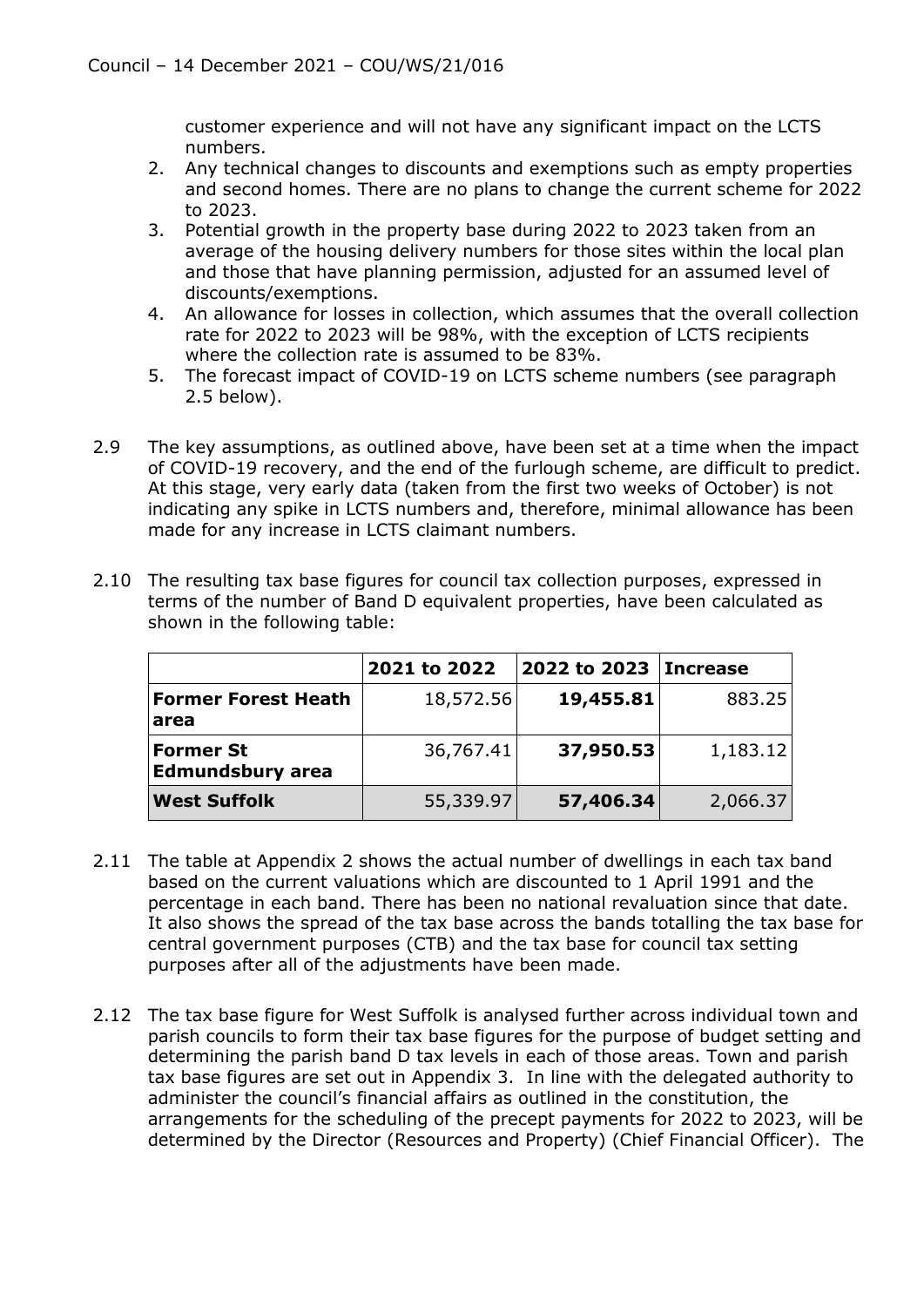payments schedule for all parish and town councils in West Suffolk will be full payment of the precepts by 30 April 2022.

### **3. Proposed Incubation Units, Suffolk Business Park, Bury St Edmunds**

**Portfolio holder:** Councillor Susan Glossop

**Cabinet Report number:** [CAB/WS/21/052](https://democracy.westsuffolk.gov.uk/documents/s41902/CAB.WS.21.052%20Proposed%20Incubation%20Units%20Suffolk%20Business%20Park%20Bury%20St%20Edmunds.pdf)

**Appendix A to Report number:** [CAB/WS/21/052](https://democracy.westsuffolk.gov.uk/documents/s41903/CAB.WS.21.052%20Appendix%20A%20-%20Business%20Case.pdf)

**Appendix 1 to Report number:** [CAB/WS/21/052](https://democracy.westsuffolk.gov.uk/documents/s41904/CAB.WS.21.052%20Appendix%201%20-%20Risk%20Register.pdf)

**Exempt Appendix 2 to Report number CAB/WS/21/052: Attached to this report**

**Appendix 3 to Report number:** [CAB/WS/21/052](https://democracy.westsuffolk.gov.uk/documents/s41905/CAB.WS.21.052%20Appendix%203%20-%20Outline%20Project%20Management%20Plan.pdf)

- **1. The Business Case attached, as Appendix A to Report number CAB/WS/21/052 be approved and the project objectives be endorsed.**
- **2. The purchase of 6.8 acres of net developable land to enable the project to be delivered, be approved.**
- **3. The development of 40,000 sq. ft employment space (phase one) on Zone 3 of Suffolk Business Park in accordance with the details contained in the business case, be approved.**
- **4. A £12.1m capital budget for phase 1 only, funded through the Investing in our Growth Fund through Prudential borrowing with the revenue impact in line with the Financial Case section of Appendix A to Report number CAB/WS/21/052, be approved.**
- **5. Officers to proceed in line with the Council's agreed Scheme of Delegation. However, where necessary agreement, be sought for delegation to the Director (Resources and Property) and the Director (Planning and Growth), in consultation with the Portfolio Holder for Resources and Property and with the Portfolio Holder for Growth, to make changes to the proposal to reflect the need for the project to evolve as time moves forward and to enable the project to be delivered in accordance with the Finance Case and the Programme.**
- **6. The Council's Section 151 Officer to make the necessary changes to the Council's prudential indicators, as a result of recommendation 4. above.**
- 3.1 The West Suffolk Strategic Framework 2020-2024 sets out three strategic priorities including the Council's commitment to focus its energies and resources on the "Growth in West Suffolk's economy for the benefit of all its residents and UK plc". This project is a key example of how West Suffolk Council can support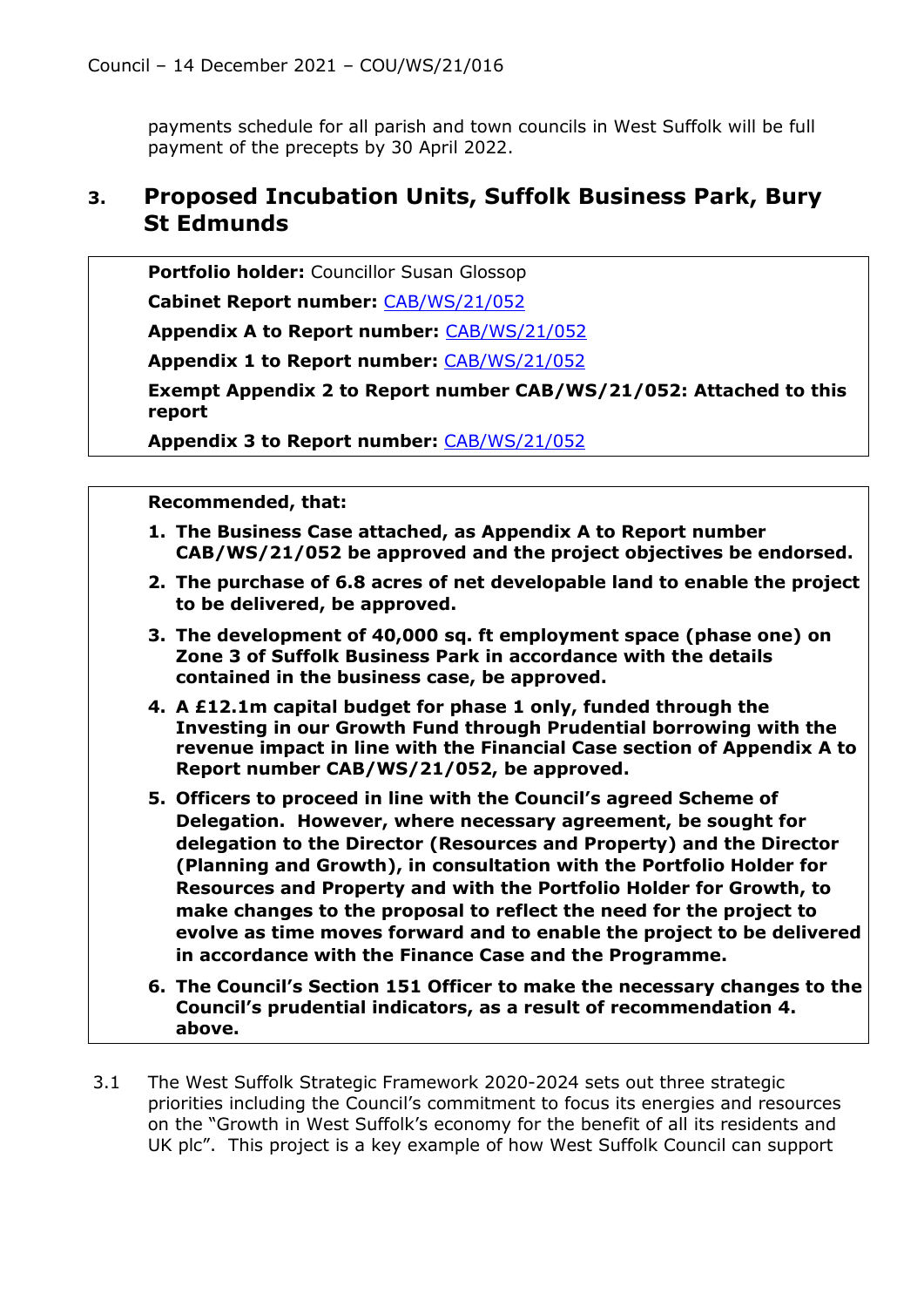and invest in its communities and businesses as it provides incubation space for new and developing companies that wouldn't otherwise be provided.

- 3.2 The purpose of this report is to seek authority for the development of 40,000 sq. ft of start-up/incubation space, as phase one, for companies mainly in the advanced manufacturing and engineering (AME) sector and its supply chain. The costs of borrowing to fund this development through prudential borrowing, will be covered by the business rates that are forecasted to be retained locally as a result of the Enterprise Zone at Suffolk Park, Bury St Edmunds.
- 3.3 A full Business Case for Phase 1 (attached as Appendix A to Report number CAB/WS/21/052 which also includes Exempt Appendix 2) and this in turn is supported by a Risk Register (Appendix 1) and a high-level Project Plan (Appendix 3). Additional Business Case(s) will be required to bring forward Phase 2.
- 3.4 This project provides the opportunity to deliver on the Council's original vision for the employment allocation at Suffolk Business Park. It builds on the commitment shown by the Council, New Anglia LEP and Suffolk County Council to funding/developing the Eastern Relief Road (now Rougham Tower Avenue) and also reflects the intent behind establishing the Enterprise Zone on Suffolk Park.
- 3.5 The Business Case (Appendix A) sets out the strategic; economic; commercial; financial; and management cases for this development. The Business Case clearly sets out the project objectives and concludes that the case is made for the proposal to be supported and delivered in line with the high-level programme.
- 3.6 The project requires the allocation of approximately £12.1m of capital funding which is assumed to be funded through prudential borrowing from the Public Works Loans Board (PWLB). The Financial Case explains the assumptions that have been made to determine the Capital cost; revenue implications; cash flow projections; and the unique arrangement for financing the debt over 17 years. The Business Case explains that business rates received from the Enterprise Zone on Suffolk Park are split into four separate funds and that Fund B is retained for development that support the economic development of the area. It is this Fund that will be used to pay for the costs of borrowing with support from the LEP and SCC to enable this to happen.
- 3.7 Due to the scale of this project, the recommendations (as set out in Report number CAB/WS/21/052) had been recommended to Council for adoption. The recommendations enable the project to be brought forward in line with the Scheme of Delegation, save that authority is requested for delegation to the Director of Growth in consultation with the Portfolio Holder for Growth to reflect the early stages of this project and the need for some flexibility as matters relating to delivery evolve. In addition, delegation to the S151 Officer is requested to enable necessary changes to be made to the Council's prudential indicators as a result of this project.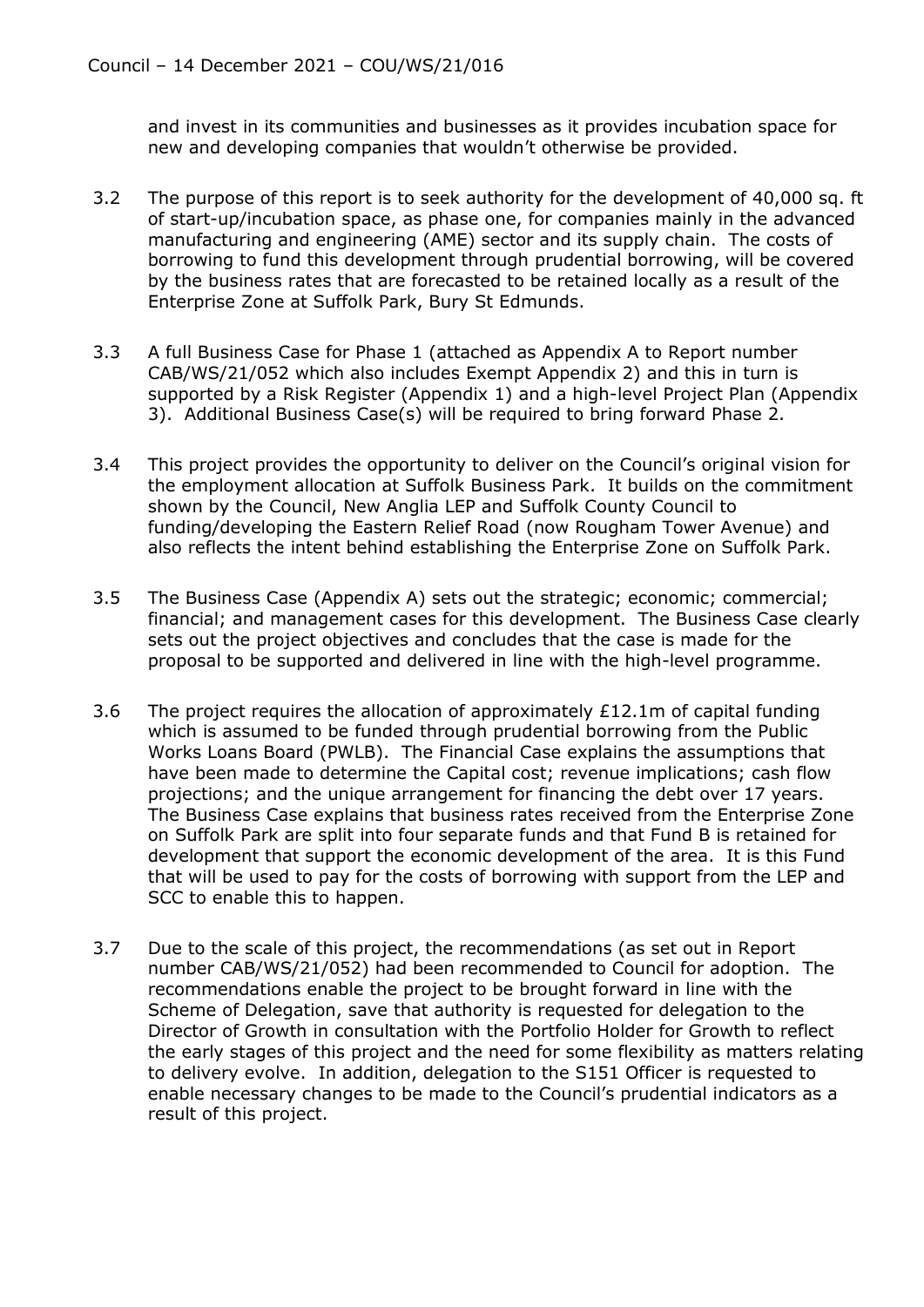- 3.8 This project not only supports the Council's aspirations in the Strategic Framework it is also in line with its agreed Investing in Growth Agenda Strategy/Fund and Asset Management Strategy. The proposal builds on the investment West Suffolk Council made to the construction of the Eastern Relief Road (Rougham Tower Avenue) which in turn opened up the whole 68 hectares of employment land at Suffolk Business Park. Without that original investment, it would not be possible to consider this proposed development today. In addition, the Council worked to bring Enterprise Zone status to Suffolk Park which has not only encouraged new economic development but has also generated a pot of funding that can be used (with agreement) for the development of the economy in the local area.
- 3.9 The intention is that once built, the centre will be run by a leading provider of business support to the Advanced Manufacturing and Engineering sector (AME). This will be a first for West Suffolk and a significant achievement. Once operational, the centre's operators will be able to build links and synergies with other educational providers such as the Science Technology Engineering and Maths (STEM) Centre on Western Way. The aim is to provide space for start-up or growing businesses in a supported/flexible environment with access to high quality business advice and networking opportunities.
- 3.10 In addition, West Suffolk Council has been working over a number of years to develop its AME Sector. This work has involved detailed discussions to support product diversification, running specific events to support the sector and more recently, the development of the West Suffolk Manufacturing Group (WSMG). The result is a very strong and growing AME sector in West Suffolk. Whilst the WSMG is established and is creating links across a number of areas, West Suffolk lacks the dedicated space and specialist business support to develop new and small manufacturing & engineering businesses. It is also running out of opportunities to make this happen at Suffolk Business Park.
- 3.11 This project will not only provide employment opportunities locally for those looking to start or change their careers it will also help to develop the AME sector in West Suffolk for the benefit of new and existing companies and our local people. When the centre has been up and running for a while, it will start to provide our larger companies in the AME sector with supporting supply chain companies and skilled employees that are currently in short supply.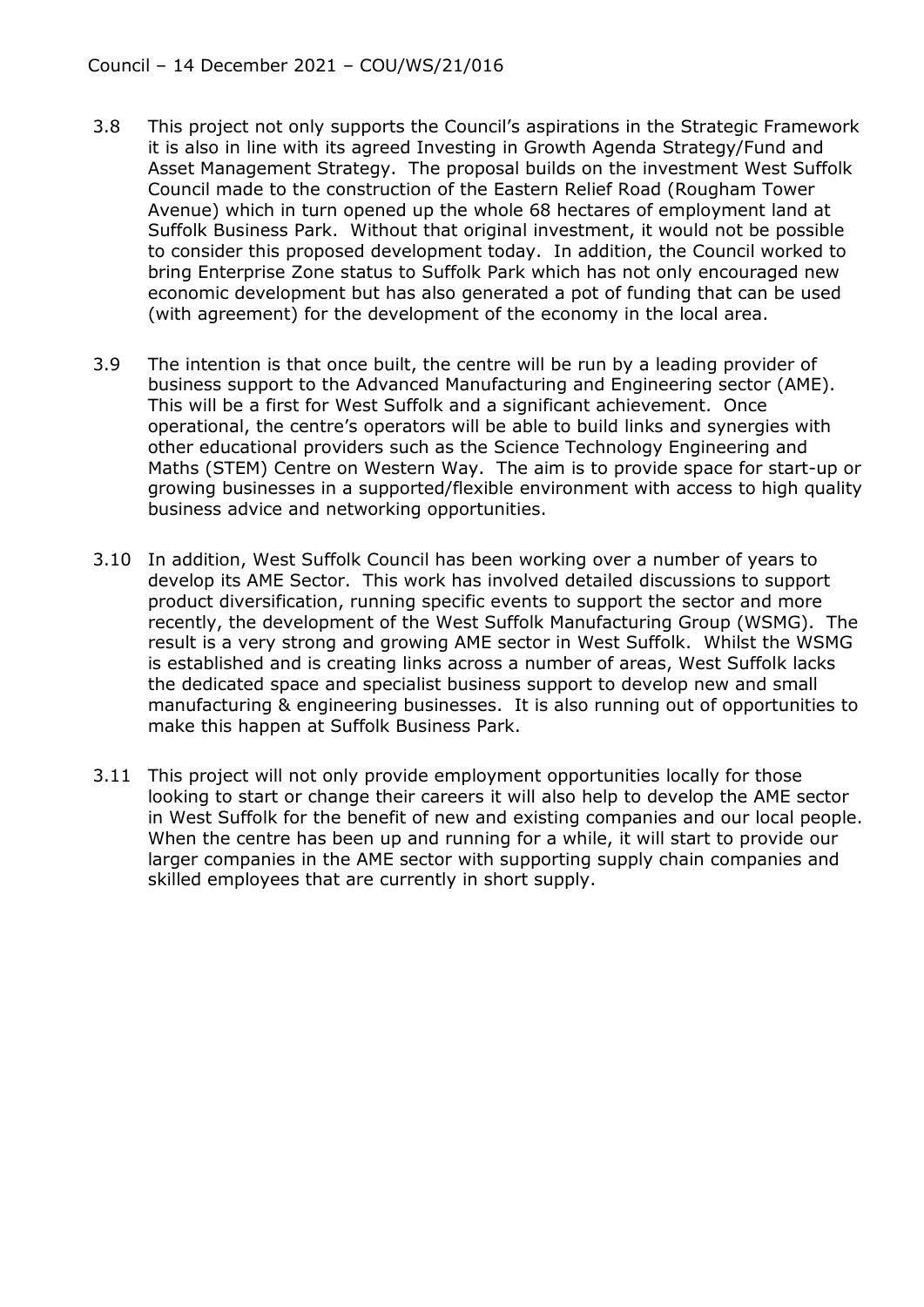# **B. Referrals from Cabinet: 7 December 2021**

(These referrals have been compiled before the meeting of Cabinet on 7 December 2021 and are based on the recommendations contained within each of the reports listed below. Any amendments made by the Cabinet to the recommendations within these reports will be notified accordingly to members in advance of the meeting)

### **1. Arrangements for Appointment of External Auditors**

**Portfolio holder:** Councillor Sarah Broughton

**Cabinet Report number:** [CAB/WS/21/055](https://democracy.westsuffolk.gov.uk/documents/s42335/CAB.WS.21.055%20Recs%20of%20PASC%2018%20Nov%202021%20-%20Arrangements%20for%20Appointment%20of%20External%20Auditors.pdf)

**Performance and Audit Scrutiny Committee Report number:** [PAS/WS/21/021](https://democracy.westsuffolk.gov.uk/documents/s41968/PAS.WS.21.021%20-%20Arrangements%20for%20Appontment%20of%20External%20Auditors.pdf)

**Recommended, that: it be agreed to continue to 'opt-in' to the sector led body (Public Sector Audit Appointments Limited (PSAA)) for the independent appointment of the Council's external auditor, beginning with responsibilities for the financial year 2023 to 2024.**

- 1.1 In September 2016, the former Forest Heath and St Edmundsbury Councils' Performance and Audit Scrutiny Committees received papers regarding the appointment of external auditors for a period of five years from 1 April 2018. The Local Audit and Accountability Act 2014 brought to a close the Audit Commission and established transitional arrangements for the appointment of external auditors, and the setting of audit fees for all local government and NHS bodies in England.
- 1.2 At the end of the transitional arrangements, public bodies were asked to specify their preferred method of appointing external auditors, and a sector led body (the Public Sector Audit Appointments LTD (PSAA)) was chosen.
- 1.3 A sector led body has the opportunity to negotiate contracts with firms nationally, maximising the opportunity for the most economic and efficient approach for procurement of external audit on behalf of the whole sector. The scheme was designed to save time and resources for local government bodies and, through collective procurement, secure the best prices without compromising on audit quality.
- 1.4 West Suffolk Council agreed to continue to use the PSAA (Report number: [COU/SA/18/010](https://democracy.westsuffolk.gov.uk/documents/s29870/COU.SA.18.010%20Referrals%20Report%20from%20Shadow%20Executive%20Cabinet.pdf) - Appointment of External Auditors) as its route to select its external auditors Ernst and Young for the remaining term of the five years from 1 April 2019 (ending the financial year 2022 to 2023).
- 1.5 On 18 November 2021, the Performance and Audit Scrutiny Committee (PASC) received Report number: PAS/WS/21/021, which asked the Committee to consider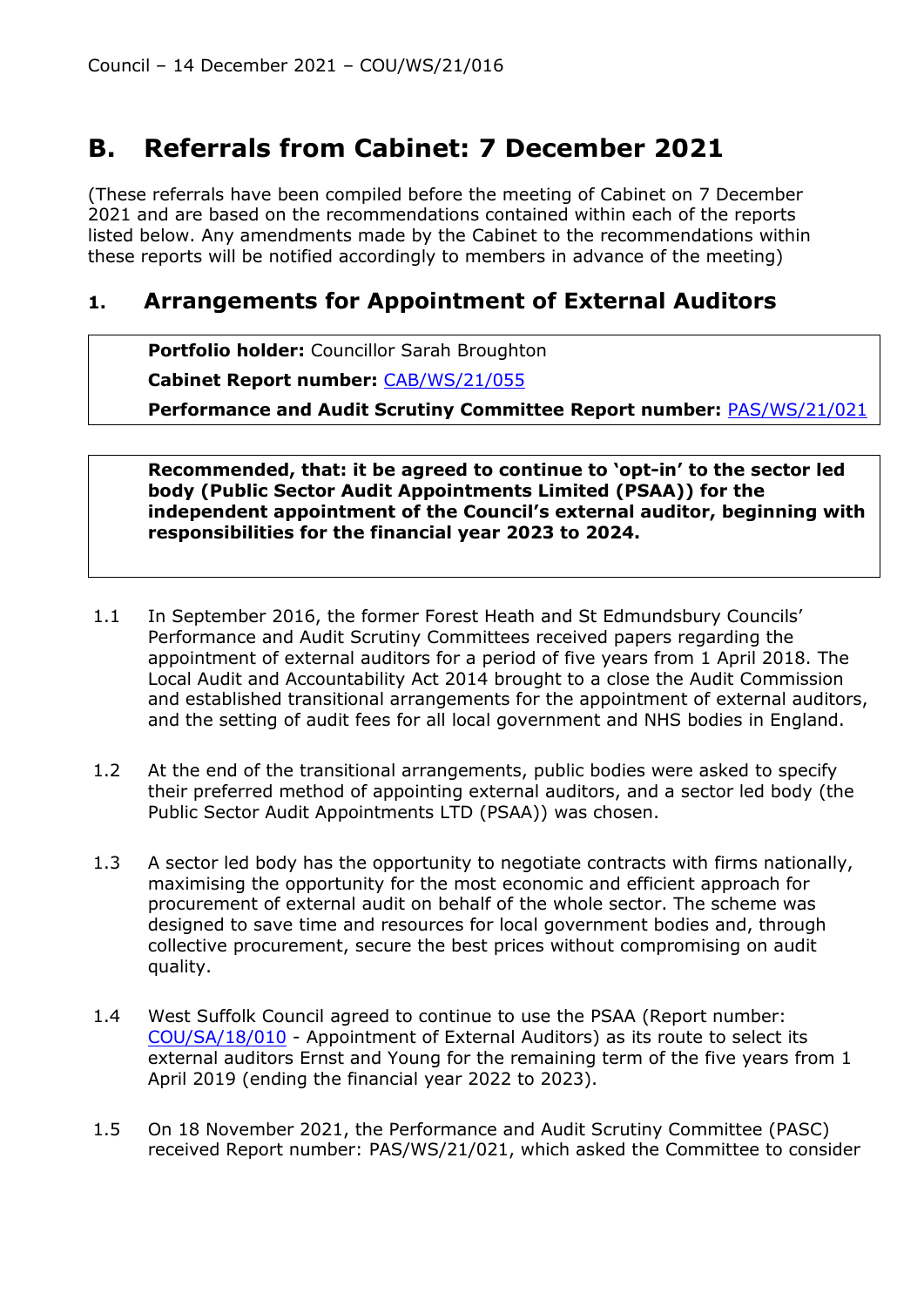options available for the appointing process for external auditors from 2023 to 2024. The Council could choose one of the following options:

- 1. Procurement via PSAA;
- 2. Establish a stand-alone appointment; or
- 3. Set up a joint auditor panel/local joint procurement arrangements.
- 1.6 Legislation requires a resolution of Council if a local authority wishes to opt into the national arrangement (the PSAA). The practical deadline for this decision is 11 March 2022.
- 1.7 The report to PASC set out in detail the advantages and disadvantages for each of the three options and the respective legal implications.
- 1.8 The Committee had been advised that opting into the PSAA arrangements for the appointing process would be the best option to work alongside other councils and influence a particularly difficult market.
- 1.9 Following scrutiny by PASC, the Committee put forward a recommendation to Cabinet (as reproduced above) and pending any amendments made by Cabinet on 7 December 2021, this recommendation is referred to Council for final approval.

### **2. Delivering a Sustainable Medium Term Budget**

**Portfolio holder:** Councillor Sarah Broughton

**Cabinet Report number:** [CAB/WS/21/056](https://democracy.westsuffolk.gov.uk/documents/s42332/CAB.WS.21.056%20Recs%20of%20PASC%2018%20Nov%202021%20-%20Delivering%20a%20Sustainable%20MediumTerm%20Budget.pdf)

**Performance and Audit Scrutiny Committee Report number:** [PAS/WS/21/024](https://democracy.westsuffolk.gov.uk/documents/s41985/PAS.WS.21.024%20-%20Delivering%20a%20Sustainable%20Budget%20-%2018%20November%202021.pdf)

**Recommended, that: the proposals as detailed in Section 2 and Table 1 at paragraph 3.6 of Report number: PAS/WS/21/024, be included in the medium-term financial plans to 2026.**

- 2.1 At its meeting on 30 September 2021, Report number [PAS/WS/21/016.](https://democracy.westsuffolk.gov.uk/documents/s41599/PAS.WS.21.016%20-%20Delivering%20a%20Sustainable%20Medium-Term%20Budget.pdf) outlined the process and approach to setting the Council's 2022 to 2023 budget and the principles and challenges faced in achieving this.
- 2.2 The Committee on 18 November 2021, received an update on assumptions and anticipated savings and initiatives proposed or delivered to date to deliver a sustainable and balanced budget for 2022 to 2023. Proposed key budget assumptions were set out in Section 2 of the report (and below).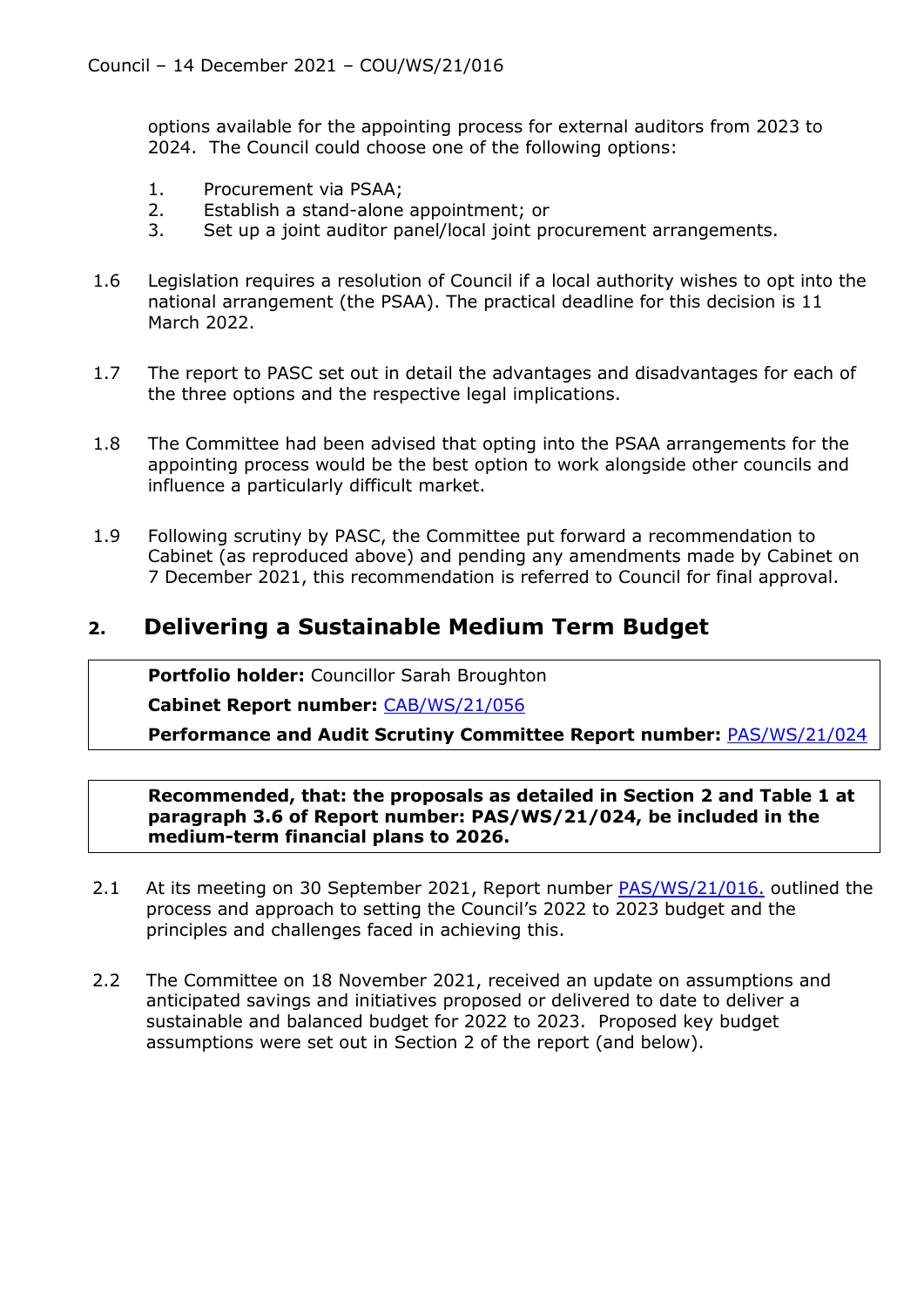### 2.3 **Extract from Report number: PAS/WS/21/024: (Section 2 and Table 1)**

#### 2.3.1 **2. Proposals within this report – key budget assumptions**

2.1 Report number *PAS/WS/21/016* set out a number of key budget assumptions proposed in the development of the 2022 to 2023 budget and medium-term plans and the rationale behind those assumptions. These assumptions are constantly under review, in response to further data and intelligence. Since this last report, there have been the following updates as set out below.

#### **Government funding – Spending Review 2021**

- 2.2 In the Spending Review 2021 of 27 October 2021 there were several statements about funding for local government. A £4.8 billion increase (over 3 years) in direct grant funding was declared. However, £3.6 billion of this amount is targeted for social care reform, so aimed at County/Unitary Councils and its also expected that any new spending pressures announced (such as the national insurance increase) will also need to be funded through this allocation. What is not known at this time is the detail on how the headline 'Local Government funding' will be distributed to councils and whether this directly translates into winners and losers at individual Council level.
- 2.3 There was also no confirmation on local government funding reforms relating to the Fairer Funding Review and 75 per cent Business Rates Retention (BRR) scheme. The Government remain committed to these reforms, although have not set out any confirmed timeframe for when they would be completed and implemented. A roll forward of the 2021 to 2022 settlement hasn't been ruled out at this stage.
- 2.4 As a result of this current uncertainty about the detail of future government funding we continue to include the following assumptions in our medium-term financial plans:
	- There will be no further COVID-19 support for either costs incurred or loss of Fees and Charges income.
	- That no Revenue Support Grant or New Homes Bonus allocation (or replacement) will be rolled forward into 2022 to 2023 as it was always the Government's intention to phase out these grant streams.
		- The budget estimates assume a continuation of the 10 per cent reductions in the centrally held un-ringfenced grants budget for 2021 to 2022 in line with previous Government funding reductions. This includes grants such as Housing Benefit Administration.
		- There will be no Fairer Funding Review and some form of Business Rate Retention (BRR) scheme resetting from April 2022 will take place. The current projections already assume a significant loss of BRR scheme growth (accumulated since the scheme was implemented in 2013) from April 2022 and this assumption remains unchanged at this stage.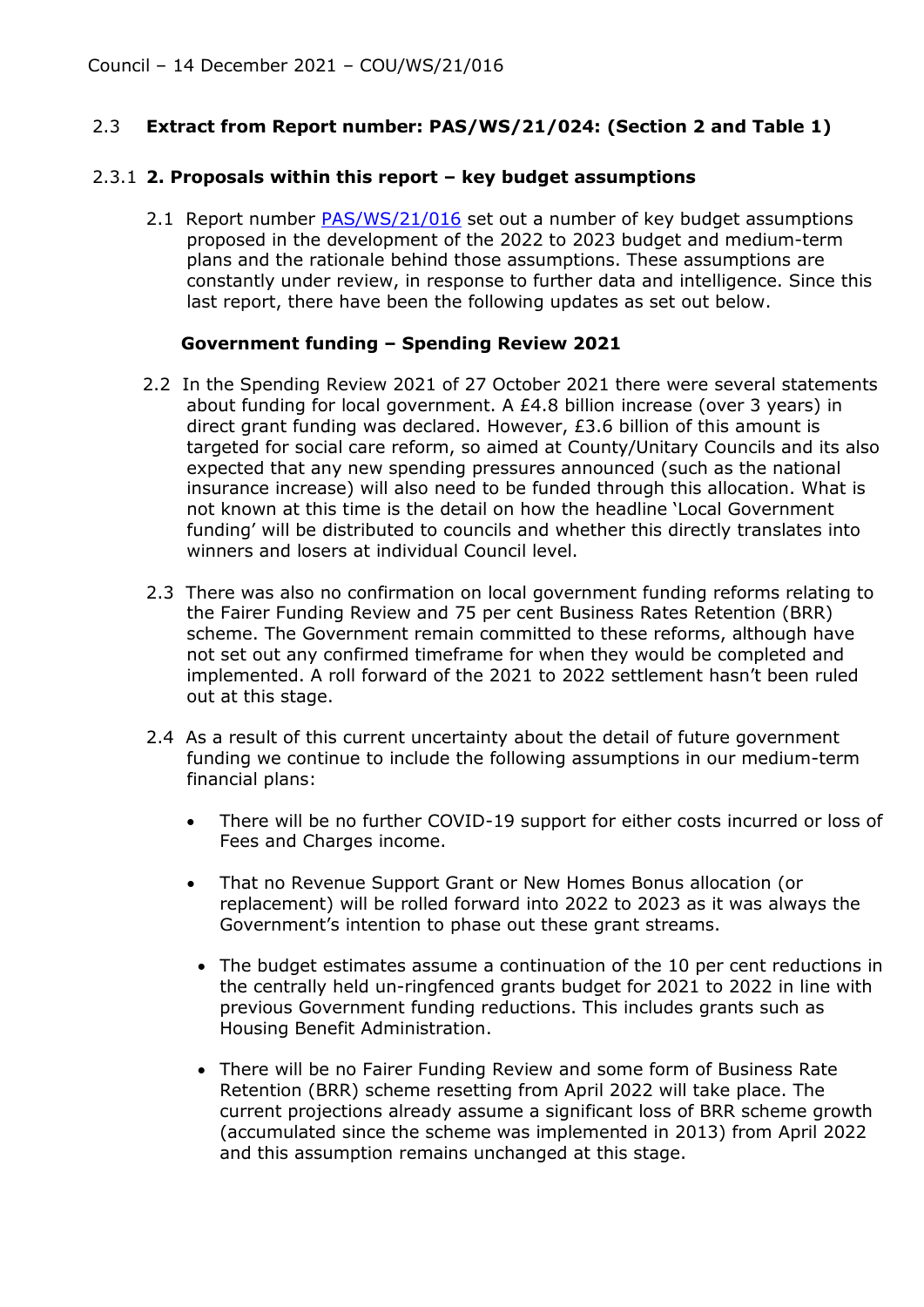- That Suffolk authorities will remain in a business rates pool for 2022 to 2023, retaining additional BRR scheme income for Suffolk than that of individual authorities.
- 2.5 These Government funding assumptions will be kept under constant review as part of the budget process and following any announcements regarding the detailed funding allocations (expected 5 December 2021 but likely to be much later in December as per previous years) and grant payments and/or consultations from central Government. This collection of assumptions has the biggest financial impact on the council's budget given the sums involved.

### **Other income assumptions**

2.6 There has been a detailed line by line review of the 2022 to 2023 income budget assumptions across a best, base and worst-case scenario. The material outcomes of this review are included on Table 1 below. Where there is uncertainty linked to continued COVID-19 impact the approach will be to access the use of a further years COVID impact provision, created from the Councils General Fund balance, with the expectation that there will be a full return to budgeted income levels in the medium term. There is expected to be a greater level of volatility in these income assumptions given the relationship between recovery and income generation for the council. This volatility will need to be closely monitored and reflected in the Section 151 report to members on the robustness of estimates and balances as part of the budget process.

### **Business rates estimate for 2022 to 2023**

- 2.7 It is very difficult to predict the ongoing impact of COVID-19 on businesses within the district and the impact this may have on the level of business rates income collected. In 2020 to 2021 Government announced significant retail reliefs to support business through the pandemic. They continued that support, in part, during the current year 2021 to 2022. We are yet to receive any guidance or funding allocations for the announced national £1.5 billion discretionary business rate relief fund for 2021 to 2022.
- 2.8 The Spending Review 2021 on 27 October 2021 did include some changes to business rates for the next three years, with a commitment that councils will be fully reimbursed under the current Business Rate Retention Scheme through Section 31 grants:
	- The planned increase in the business rates multiplier has been cancelled. The multiplier was due to be increased by 3.1 percent, in line with the September increase in the Consumer Price Index (CPI). Local authorities will receive "cap compensation" funding to offset this.
	- 50 percent discount for retail, hospitality and leisure sectors (up to a maximum of £110,000).
	- Other reforms, including more frequent revaluations (from 2023), and investment reliefs to encourage green investment and premises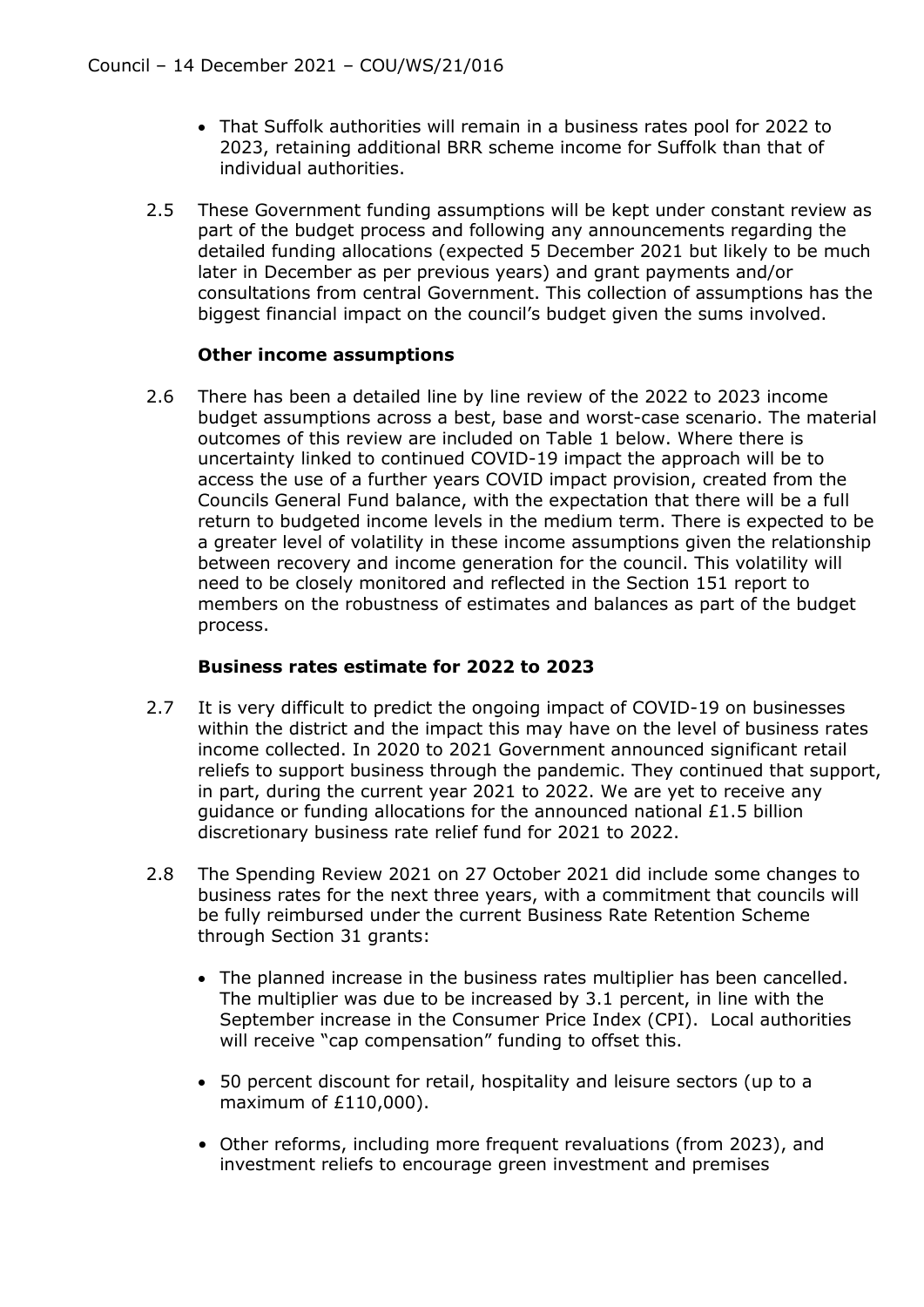improvements (any increase in rates payable delayed for 12 months). These changes will affect uplift in valuations, which will be handled administratively by the Valuation Office Agency (VOA) – but will also affect local government because growth in rates will take longer to be recognised.

### 3.6 **Table 1**

|                                                                                                                                                                                                                    | 2022   | 2023   | 2024   | 2025   |
|--------------------------------------------------------------------------------------------------------------------------------------------------------------------------------------------------------------------|--------|--------|--------|--------|
| <b>Budget assumption changes</b>                                                                                                                                                                                   | to     | to     | to     | to     |
| <b>Pressure/(Benefit)</b>                                                                                                                                                                                          | 2023   | 2024   | 2025   | 2026   |
|                                                                                                                                                                                                                    | £m     | £m     | £m     | £m     |
|                                                                                                                                                                                                                    |        |        |        |        |
| <b>Budget Gap at February 2021</b>                                                                                                                                                                                 | 0.97   | 1.62   | 2.21   | 2.65   |
| Pressures:                                                                                                                                                                                                         |        |        |        |        |
| Review of the Council's establishment and<br>overall cost of employment assumptions<br>(Includes the announced National Insurance<br>increase for employers)                                                       | 0.28   | 0.23   | 0.24   | 0.25   |
|                                                                                                                                                                                                                    |        |        |        |        |
| Housing benefits: Reduce rent allowances<br>subsidy rate (recovered from Government for<br>administering the scheme) across medium term<br>to reflect transfer of 100% subsidy cases to<br><b>Universal Credit</b> | 0.00   | 0.04   | 0.04   | 0.05   |
|                                                                                                                                                                                                                    |        |        |        |        |
| Insurance premiums review (including arts,<br>culture and heritage assets and new solar for<br>business rate changes)                                                                                              | 0.04   | 0.05   | 0.05   | 0.05   |
|                                                                                                                                                                                                                    |        |        |        |        |
| Provisional increase in audit fees (to be<br>confirmed by Public Sector Audit Authority)                                                                                                                           | 0.02   | 0.02   | 0.02   | 0.02   |
|                                                                                                                                                                                                                    |        |        |        |        |
| Improvements:                                                                                                                                                                                                      |        |        |        |        |
| Ongoing savings relating to public access (see<br>report CAB/WS/21/026)                                                                                                                                            | (0.10) | (0.10) | (0.10) | (0.10) |
| Review of Council wide electricity budgets<br>(combination of reduced usage and price                                                                                                                              |        |        |        |        |
| inflation allowance)                                                                                                                                                                                               | (0.14) | (0.15) | (0.16) | (0.17) |
|                                                                                                                                                                                                                    |        |        |        |        |
| Solar farm sale income- increased income<br>assumptions after sale price for 2022 to 2023<br>generation has been fixed at auction. Longer<br>term prices based on market estimates.                                | (0.44) | (0.07) | (0.06) | (0.06) |
|                                                                                                                                                                                                                    |        |        |        |        |
| Increased shop rent income - linked to securing<br>tenant beyond previous lease renewal date                                                                                                                       | (0.07) | (0.07) | (0.07) | (0.03) |
|                                                                                                                                                                                                                    |        |        |        |        |
| Revised public sector decarbonisation savings<br>and income generation from £2.2 million capital<br>investment, linked to CO2 reduction plan                                                                       | (0.06) | (0.06) | (0.05) | (0.05) |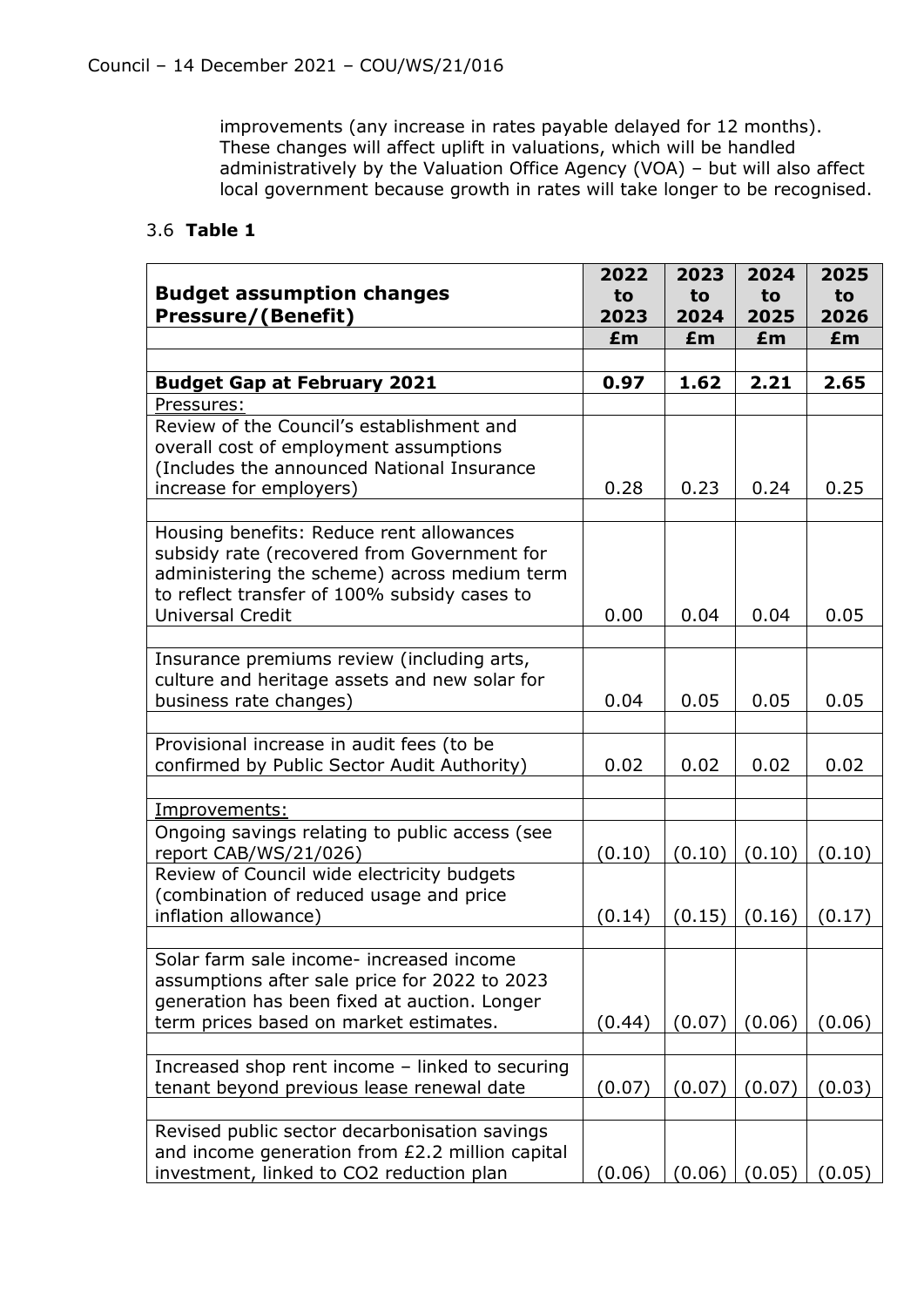| Industrial units: increased income assumption |        |        |        |                          |
|-----------------------------------------------|--------|--------|--------|--------------------------|
| linked to improved performance of portfolio-  |        |        |        |                          |
| linked to market rent levels and expectations | (0.04) | (0.04) | (0.04) | $^{\prime}0.04^{\prime}$ |
|                                               |        |        |        |                          |
| Other minor changes                           | (0.06) | (0.03) | (0.03) | (0.04)                   |
|                                               |        |        |        |                          |
| <b>Remaining budget gap at November 2021</b>  | 0.42   | 1.46   | 2.06   | 2.60                     |

- 2.4 The Performance and Audit Scrutiny Committee (PASC) had considered the report in detail and the key budget assumptions, and asked questions to which responses were provided. In particular, the Committee had discussed the solar farm additional income of £400,000 for next year and the working budget deficit for 2022 to 2023 of £0.42 million.
- 2.5 On 7 December 2021, the Cabinet will consider the recommendation of PASC, as reproduced above. Pending any amendments made by the Cabinet, this recommendation is referred to Council for final approval for incorporation into the budget setting process for 2022 to 2023 and the medium term plans to 2026.

### **3. Treasury Management Report (September 2021)**

**Portfolio holder:** Councillor Sarah Broughton

**Cabinet Report number:** [CAB/WS/21/057](https://democracy.westsuffolk.gov.uk/documents/s42353/CAB.WS.21.057%20Recs%20of%20PASC%2018%20Nov%202021%20-%20Treasury%20Management%20Report%20September%202021.pdf)

**Financial Resilience Sub-Committee Report number:** [FRS/WS/21/005](https://democracy.westsuffolk.gov.uk/documents/s41850/FRS.WS.21.005%20-%20Treasury%20Management%20Report%20-%20September%202021.pdf)

**Appendix 1 to Report number:** [FRS/WS/21/005](https://democracy.westsuffolk.gov.uk/documents/s41938/FRS.WS.21.005%20-%20Appendix%201%20-%20Arlingclose%20Economic%20and%20Interest%20Rate%20Forecast.pdf)

**Recommended, that: the Treasury Management Report (September 2021), as contained in Report number: FRS/WS/21/005, be approved.**

### 3.1 **Investment Activity 1 April 2021 to 30 September 2021**

On 8 November 2021, the Financial Resilience Sub-Committee had considered Report number: [FRS/WS/21/005.](https://democracy.westsuffolk.gov.uk/documents/s41850/FRS.WS.21.005%20-%20Treasury%20Management%20Report%20-%20September%202021.pdf) Their discussions were subsequently reported to the Performance and Audit Scrutiny Committee on 18 November 2021 for consideration.

- 3.2 The Council held investments of £52,000,000 as of 30 September 2021. Interest achieved in the first half of the financial year amounted to £34,122 against a budget for the period of £22,500.
- 3.3 External borrowing as of 30 September 2021 remained at £4 million with the Council's level of internal borrowing increasing slightly to £48,039,000 as at 30 September 2021. Overall borrowing, both external and internal was expected to increase over the full financial year, but not by as much as was originally budgeted for. Borrowing costs (interest payable and Minimum Revenue Provision (MRP)) for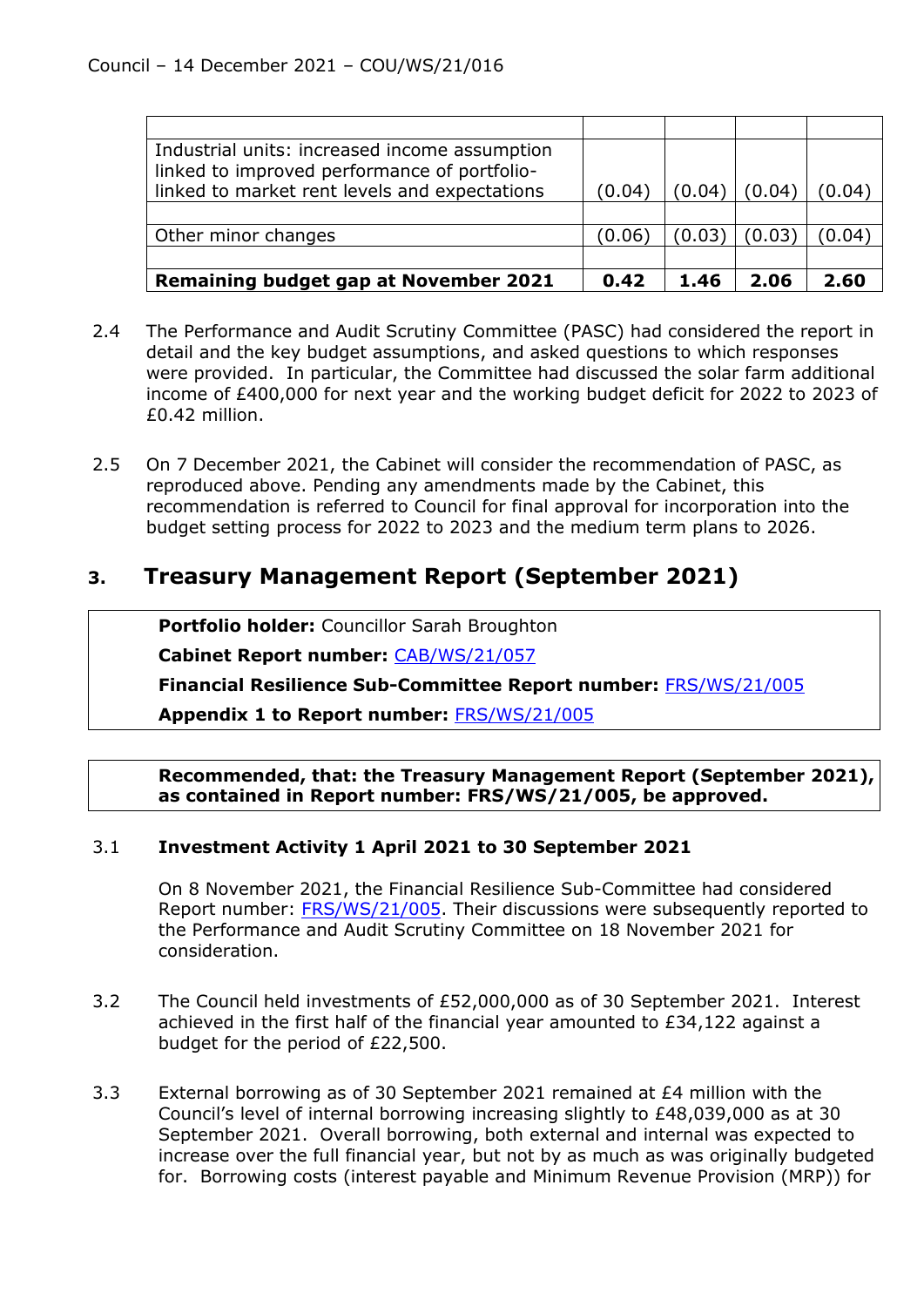the year were forecast to be £965,804 against an approved budget of £3,135,850, although this could change if more external borrowing was undertaken than was currently forecast.

- 3.4 The 2021 to 2022 Annual Treasury Management and Investment Strategy sets out the Council's projections for the current financial year. The budget for investment income in 2021 to 2022 was £45,000, which is based on a 0.25 percent target average interest rate of return on investments.
- 3.5 The report had also included a summary of the borrowing activity during the period; borrowing strategy and sources of borrowing; borrowing and capital costs – affordability; borrowing and income – proportionality; borrowing and asset yields; Chartered Institute of Public Finance and Accountancy (CIPFA) consultation on prudential code and market information.
- 3.6 The Sub-Committee had scrutinised the investment activity for 1 April 2021 to 30 September 2021, and asked questions to which responses were provided. In particular, detailed discussions had been held on the Council preparing itself for external borrowing by the end of the financial year, whilst interest rates were at an historic low; and lending monies to other local authorities as set out in the report.
- 3.7 Following consideration by the Financial Resilience Sub-Committee, the Performance and Audit Scrutiny Committee had scrutinised the report. Detailed discussions had been held on external borrowing and the point that would trigger the Council to borrow externally, as inflation was on the rise and interest rates remained historically low.
- 3.8 The Committee had suggested the Council needed to achieve interest rate certainty as soon as practicable and should be looking to lock in the low borrowing rates, externalising the Council's underlying need to borrow. A recommendation relating to this issue was put forward to Cabinet accordingly.
- 3.9 On 7 December 2021, the Cabinet will consider the recommendations of PASC, one of which is reproduced above. Pending any amendments made by the Cabinet, this recommendation is referred to Council for final approval.
- 3.10 The second recommendation put forward to Cabinet by PASC is reproduced for information below:

'The externalisation of our underlying need to borrow in order to manage the Council's interest rate risk exposure, be agreed'.

This will also be considered by Cabinet on 7 December 2021; however, as it is an executive decision, it has **not** been referred to Council for final approval.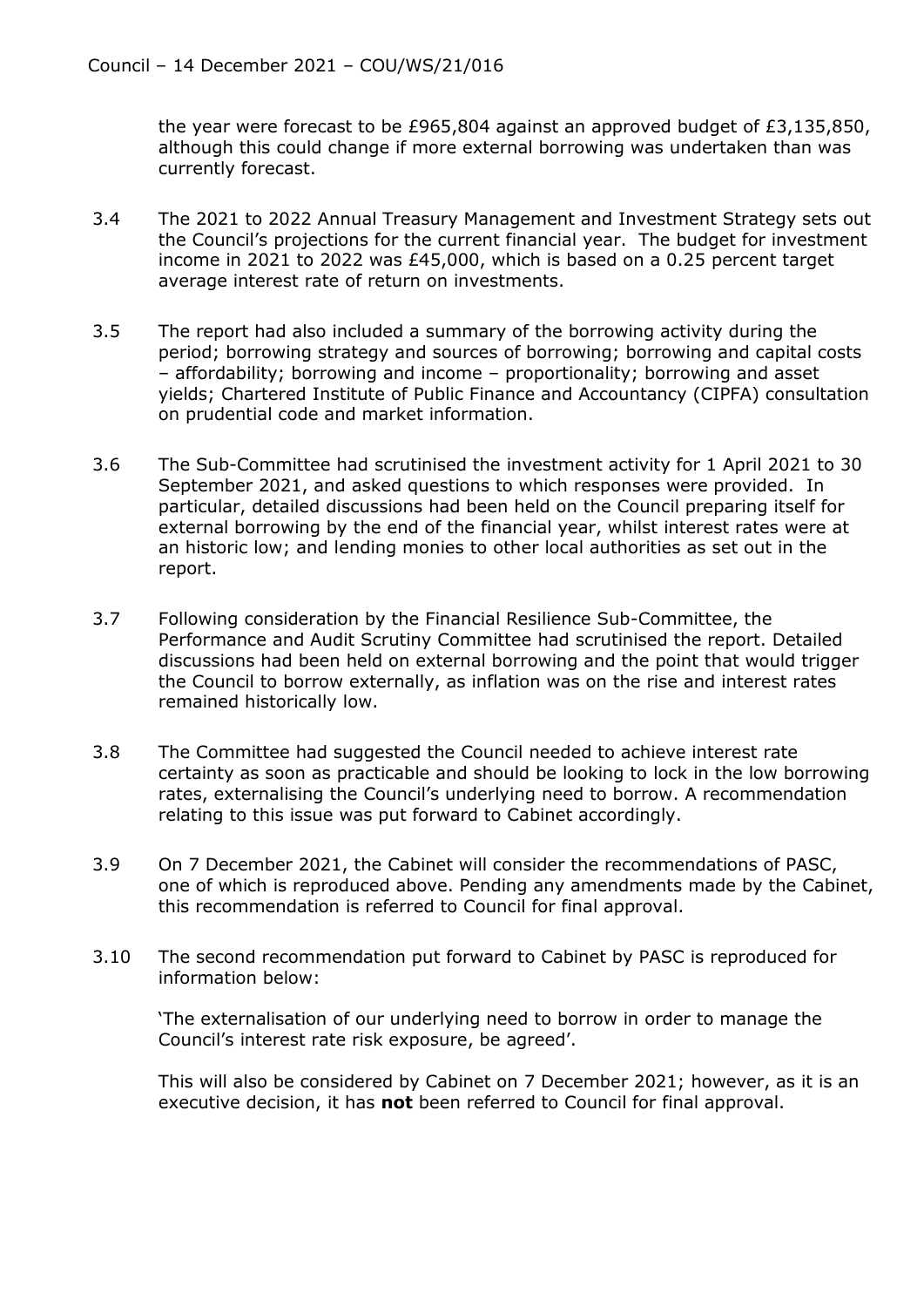### **4. West Suffolk Local Council Tax Reduction Scheme (LCTRS): 2022 to 2023**

**Portfolio holder:** Councillor Sarah Broughton

**Cabinet Report number:** [CAB/WS/21/058](https://democracy.westsuffolk.gov.uk/documents/s42357/CAB.WS.21.058%20West%20Suffolk%20Local%20Council%20Tax%20Reduction%20Scheme%20LCTRS%202022-2023.pdf)

**Appendix A to Report number:** [CAB/WS/21/058](https://democracy.westsuffolk.gov.uk/documents/s42318/CAB.WS.21.058%20Appendix%20A%20WS%20LCTRS%202022-23%20-%20consultation%20responses.pdf)

**Appendix B to Report number:** [CAB/WS/21/058](https://democracy.westsuffolk.gov.uk/documents/s42319/CAB.WS.21.058%20Appendix%20B%20WS%20LCTRS%202022-23%20Equality%20Impact%20Assessment%20Form.pdf)

**Appendix C to Report number:** [CAB/WS/21/058](https://democracy.westsuffolk.gov.uk/documents/s42339/CAB.WS.21.058%20Appendix%20C%20West%20Suffolk%20LCTRS%20scheme%202022-2023.pdf)

- **1. The Local Council Tax Reduction (LCTRS) Scheme for 2022 to 2023, as outlined in Report number: CAB/WS/21/058, be reviewed.**
- **2. The changes to the scheme outlined in section 2 of Report number: CAB/WS/21/058, and as detailed in Appendix C, be agreed.**
- 4.1 Each year the Council is required to review its Local Council Tax Reduction Scheme (LCTRS). Report number: CAB/WS/21/058 provides an annual review of the 2021 to 2022 scheme and proposes to make changes to the scheme for 2022 to 2023.
- 4.2 Councils are required to review their LCTRS schemes annually and consider whether any changes need to be made. Report number: CAB/WS/21/058 set out the changes (if any) that had been made since its introduction from April 2013. Where it is determined to retain the existing scheme, this must be decided by 11 March of the preceding financial year.
- 4.3 Where councils decide that they wish to amend their schemes they need to consult preceptors and stakeholders prior to a wider consultation to inform a final scheme design by 28 February of the preceding financial year.
- 4.4 The current West Suffolk Working Age LCTRS scheme provides a maximum benefit of 91.5 per cent for working age claimants and the scheme also fully protects war pensioners. The aim in designing the scheme was to achieve a balance in charging an amount of council tax to encourage customers back into work whilst setting the amount charged at an affordable and recoverable level during the year.
- 4.5 A separate statutory scheme applies to pensioners who can receive up to a maximum 100 per cent reduction of their council tax bill.
- 4.6 When reviewing the scheme in 2020 for the 2021 to 2022 year it was decided to retain the existing scheme into 2021 to 2022 as it was felt it would bring stability to customers' household budgets as they recovered or managed the impact of COVID-19. It was, however, agreed that a fuller review should be undertaken the following year to take into account learning from COVID-19, by considering a range of options for consultation, which has led to these proposals.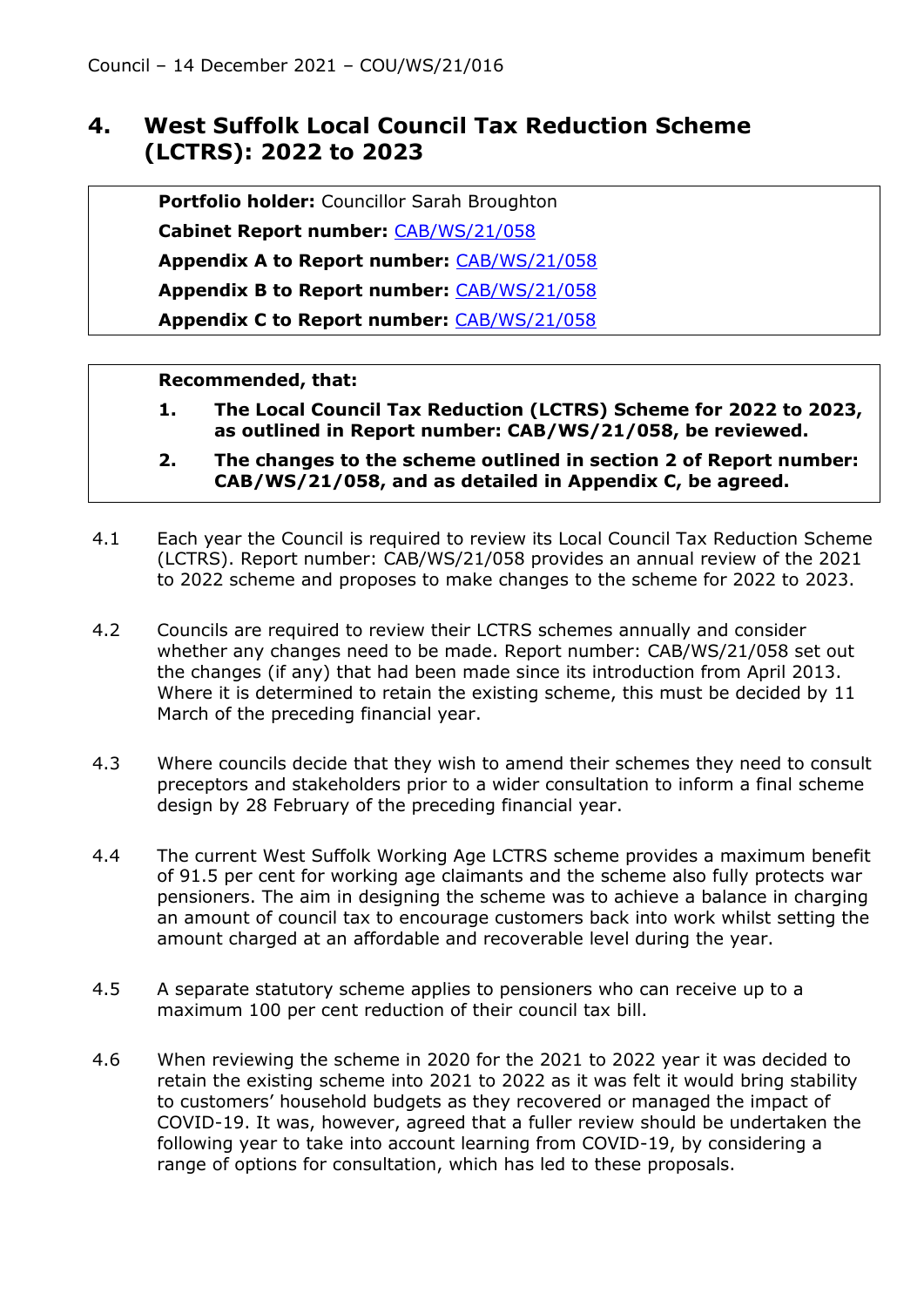- 4.7 Anglia Revenues Partnership (ARP) have identified some further improvements that could be made, the main drivers for which are a streamlined customer journey; certainty and consistency of entitlement; reduced information requirements on customers; and better use of Department for Work and Pensions' (DWP) and Her Majesty's Revenue and Customs' (HMRC) data. These proposals are set out in section 4.9 of this report.
- 4.8 A portfolio holder decision was taken on 22 September 2021 to consult on the proposals. The consultation ran from 4 October to 5 November 2021. Major preceptors have responded and were content with the proposals. Four responses were received to the consultation and the key points raised are covered in Appendix A to Report number: CAB/WS/21/058.

### 4.9 **Proposals**

For ease of reference, the proposed changes and the potential impact of each are reproduced from Report number: CAB/WS/21/058 below. These will be considered by Cabinet on 7 December 2021. Pending any amendments made by Cabinet, it has been recommended to Council that these proposals be incorporated into the LCTRS.

- 4.9.1 The proposed changes to the West Suffolk Local Council Tax Reduction Scheme that it is proposed should take effect from 1 April 2022 are as follows. If implemented, these changes would affect:
	- 1. the threshold for how much capital a customer can own (for example, savings) and still be entitled to a council tax reduction
	- 2. the impact that living with non-dependent adult friends or family members has on the council tax reduction that a customer receives
	- 3. the relationship between the application processes for Universal Credit (UC) and for local council tax reduction
	- 4. the way in which fluctuations in a customer's earnings are taken into account in LCTRS

### 4.9.2 **Proposal 1**

It is proposed to lower the 'capital threshold' for local council tax reduction from £16,000 to £10,000 and remove the requirement to pay a tariff on savings over £6,000.

4.9.3 The capital threshold is the amount of capital (for example, savings) that a customer can own and still receive a reduction on their council tax. This proposal is intended both to ensure support is focused on those customers who most need it and also to remove the need for customers to provide evidence (where there is an over £250 change to their capital) of their capital in order for 'tariff income' to be calculated. ('Tariff income' is a measure that the Government uses for all benefits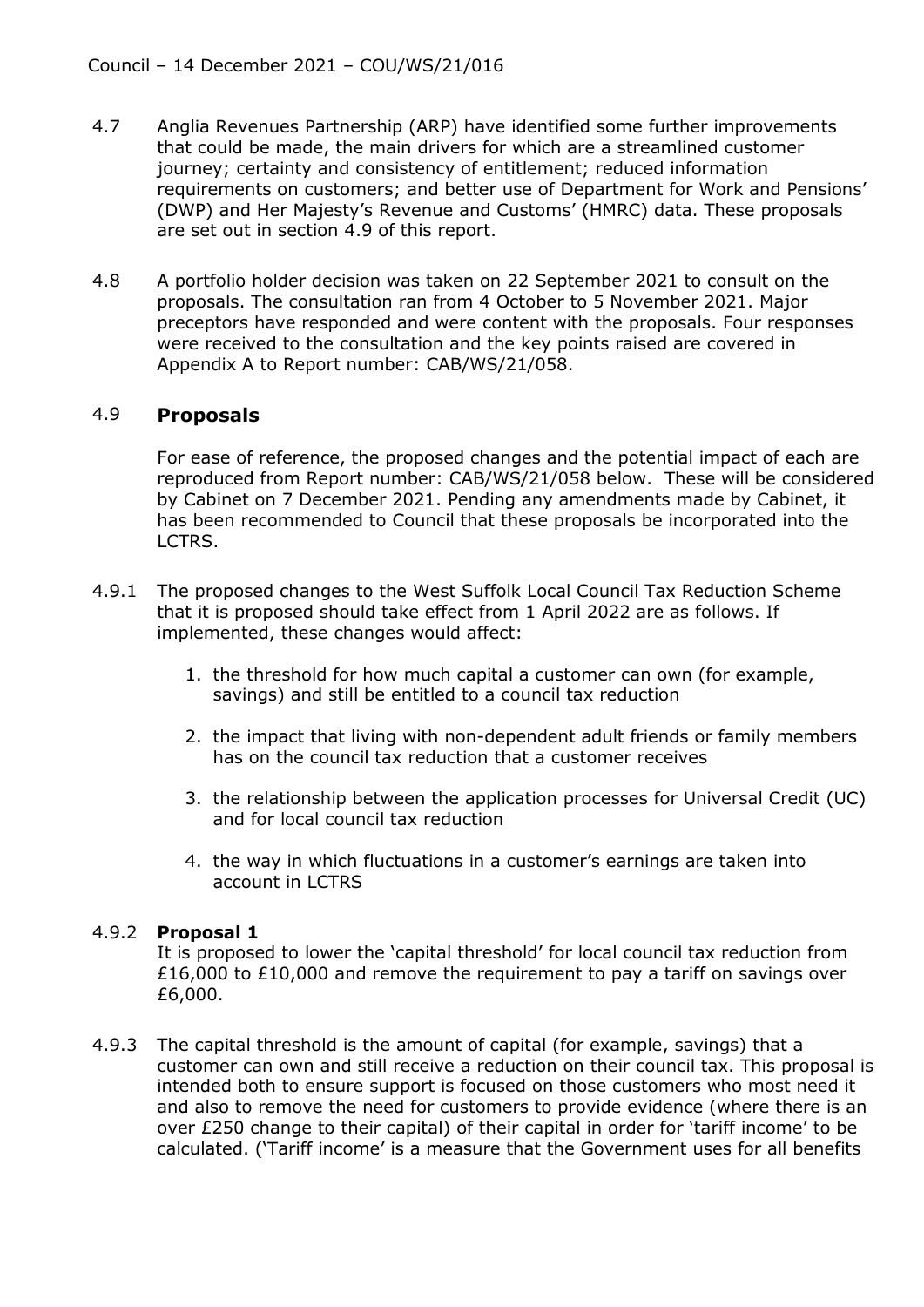to calculate how much income a customer could theoretically earn from their capital, even if they don't earn it).

### 4.9.4 **Impact of proposal 1**

This proposal would result in:

- A simplified scheme reducing the burden on customer and evidence requirements
- Reduced number of claim adjustments as there would be no requirement to notify changes in capital of £250 or more
- More streamlined customer experience and reduced processing times for universal credit claims as tariff income details are not provided in DWP data share records

Targeting help to those most in need as those with less capital will receive increased awards and those who no longer qualify will have more than  $£10,000$ capital.

- 4.9.5 Simplification would enable ARP to provide quicker decisions to customers, as the need to manually calculate tariff income would be removed. This option focuses on improved customer journey and although indicating some savings it is likely to be relatively cost neutral.
- 4.9.6 Modelling suggests that this proposal would have the following impact on customers:
	- Customers with capital above £10,000 will no longer be entitled to LCTRS (estimated 63 individuals). This represents 91.5 per cent of every council tax band. These customers would re-enter LCTRS if their capital fell below £10,000. ARP would also have the discretion to use discretionary hardship to support individuals facing difficulties.
	- Customers who gain receive on average of £61.72 more LCTRS each year ranging from £10.40 to £145.60 (estimated 13 individuals).

### 4.9.7 **Proposal 2**

It is proposed to set a fixed deduction of  $E7.40$  on the amount of council tax reduction a customer on 'non-passported benefits' (see definition below) is entitled to if they live with non-dependent adult family members or friends. At the moment, the amount of deduction has to be calculated individually and can cause problems when the non-dependent family members or friends refuse to, or forget to, let the customer know about changes in their circumstances.

4.9.8 Non-passported benefits is a DWP term. 'Passported' means people in receipt of DWP prescribed benefits; the income-based elements of Income Support, Jobseekers' Allowance and Employment Support Allowance for whom a council does not have to undertake a separate means-tested exercise and evidence gather to determine council tax support or housing benefit. 'Non passported' means a council must undertake that separate exercise, usually because people have earnings or income exceeding those benefit thresholds. 'Passported' customers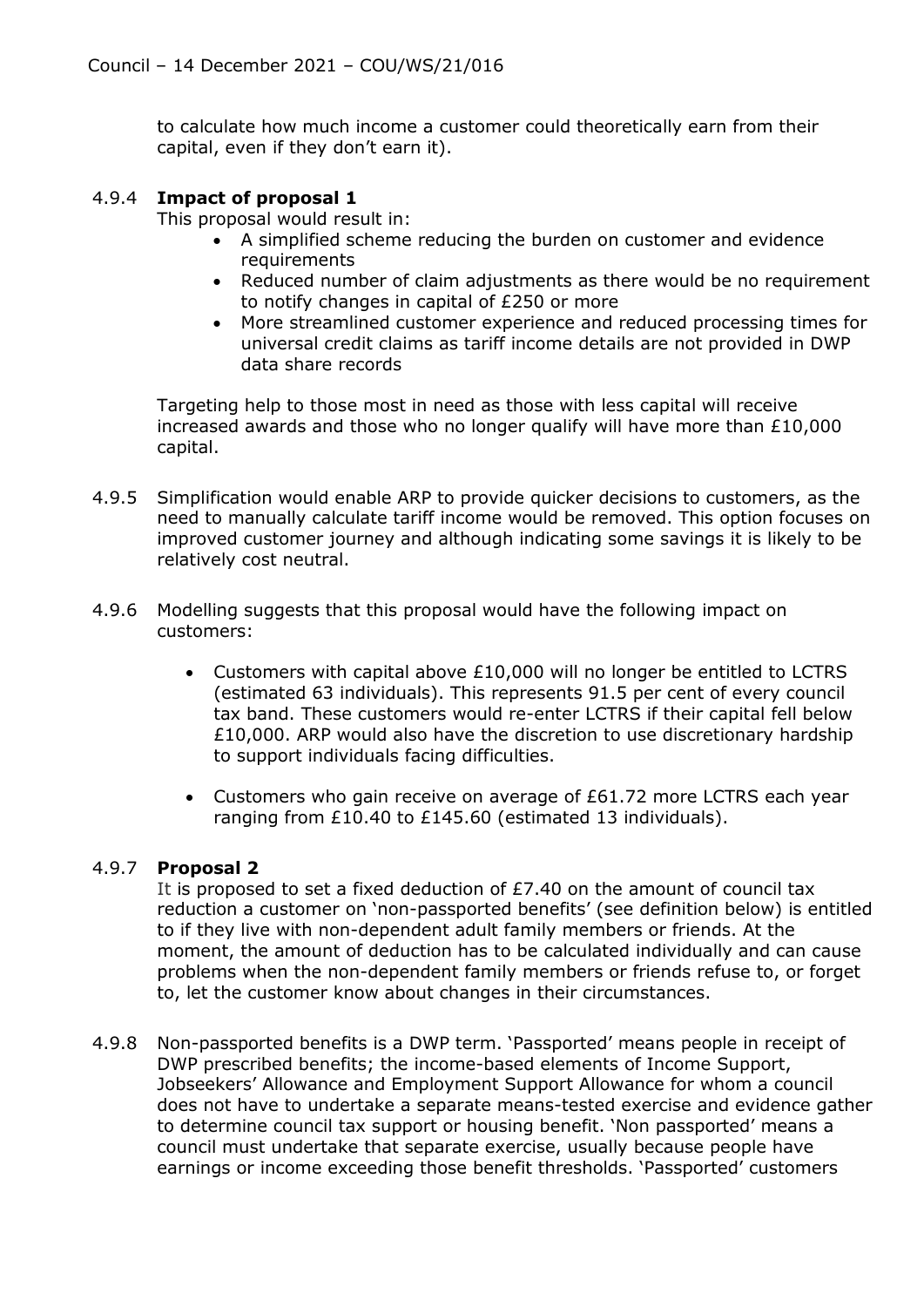automatically receive full council tax support up to the non contribution rate (91.5 per cent for West Suffolk residents) or full housing benefit, whilst non-passported customers will have to make some contribution towards the 91.5 per cent charge of their council tax; both cohorts must pay the minimum 8.5 per cent as required within West Suffolk's scheme.

- 4.9.9 The proposed change would speed up benefits claims and reduce the number of adjustments needed every time an adult household member's income changed; would provide certainty over LCTRS entitlement; and would also reduce the potential for mistakes which can lead to arrears. Customers who are entitled to a severe disability premium would not be affected by this change and would continue to be exempt from non-dependent deductions.
- 4.9.10 This proposal would result in:
	- Reduced burden on customer and evidence requirements
	- Reduced number of claim adjustments as there would be no requirement to notify changes in non-dependent income. This is something the customer is not always aware of or able to obtain verification of themselves
	- The functionality to verify and receive automatic income updates from DWP and HMRC does not extend to non-dependents meaning verification is always a manual process and the onus is solely on the customer to identify and report changes for their adult household members
	- More streamlined customer experience and quicker processing times for Universal Credit claims as DWP do not gather details of non-dependents' income and the responsibility on the local authority to obtain this missing information delays claim processing
	- Harmonisation with Universal Credit where there is already a flat-rate non-dependent deduction

Delays in and failure to provide non-dependent income details results in incorrect LCTRS awards, often impacting council tax collection and arrears.

- 4.9.11 An administrative consequence of this proposal would be that ARP's ability to increase automation and provide decisions to customers in one day would be extended to those with non-dependents, as the need to request follow up details would be removed.
- 4.9.12 Modelling suggests that this proposal would have the following impact on customers:

For customers with a £7.40 deduction those that gain (around 109 people) will receive on average an additional £213.04 each year. This range is between £46.80 and £525.20. For customers with a £7.40 deduction and have reductions (around 126 people) the average decrease is £182.83 This range is between £174.20 and £522.60.

Meanwhile, there would be a much-reduced risk of incorrect LCTRS awards and arrears, due to the fixed rate.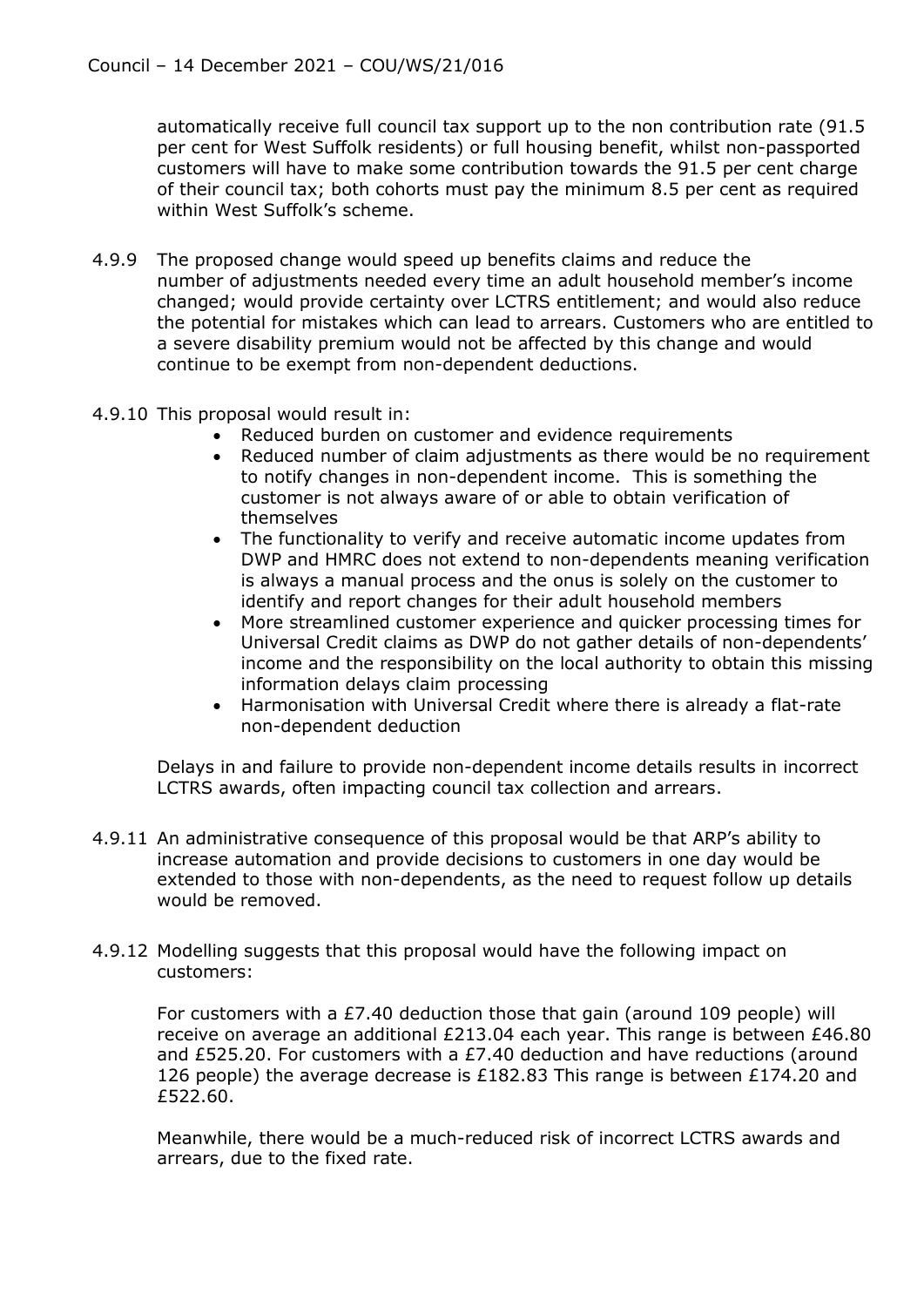ARP will offer the 126 customers adversely affected Emergency Hardship Payment to help bridge the gap during the first year.

### 4.9.13 **Proposal 3**

West Suffolk Council is proposing to simplify the application process for LCTRS by requiring all customers to apply to DWP rather than direct to the local authority. Whereas previously, customers submitted separate claims for LCTRS, the proposals would mean customers would in future only need to apply for benefits through DWP, who will automatically notify ARP if someone is eligible for LCTRS.

### 4.9.14 **Impact of proposal 3**

We expect this proposal will minimise customer engagement, improve speed of administration and improve processing times for customers by:

- Clarifying the customer journey by removing any confusion that a separate claim is required
- Reducing customer burden to provide evidence through making a non-UC claim
- Removing requirement for both DWP and ARP to verify same income details
- Maximising customer income by signposting customers to claim UC
- Makes full use of DWP data share functionality

There will be no financial impact on customers. Customers who complete a contact form will be advised to complete a Universal Credit application form, which will automatically trigger an application for LCTRS. There will be a fallback option where in exceptional circumstances, a customer could still apply direct to ARP.

### 4.9.15 **Proposal 4**

The Council is proposing to adjust the current rule whereby customers' income can vary up to £65 a month (£15 a week) before a reassessment is required, to £100 a month. Since the £65 threshold was introduced in 2020, ARP have seen a significant reduction in adjustment notifications, direct debit amendments and refunds. It has also given customers greater certainty to enable them to manage their payments and household budgets.

- 4.9.16 A review of the current rule suggests that if the threshold was increased from £65 to £100 a month, it would further improve financial certainty for customers and streamline the process.
- 4.9.17 ARP will continue to have discretion to review exceptional cases and override the rule, however, this has not been necessary since the £65 threshold was introduced, because most cases have monthly fluctuations which even out any impact over the course of a year.

### 4.9.18 **Impact of proposal 4**

In April 2020 a tolerance rule of £65 per month was introduced which meant we no longer reassessed income changes of less than £15 per week for UC customers.